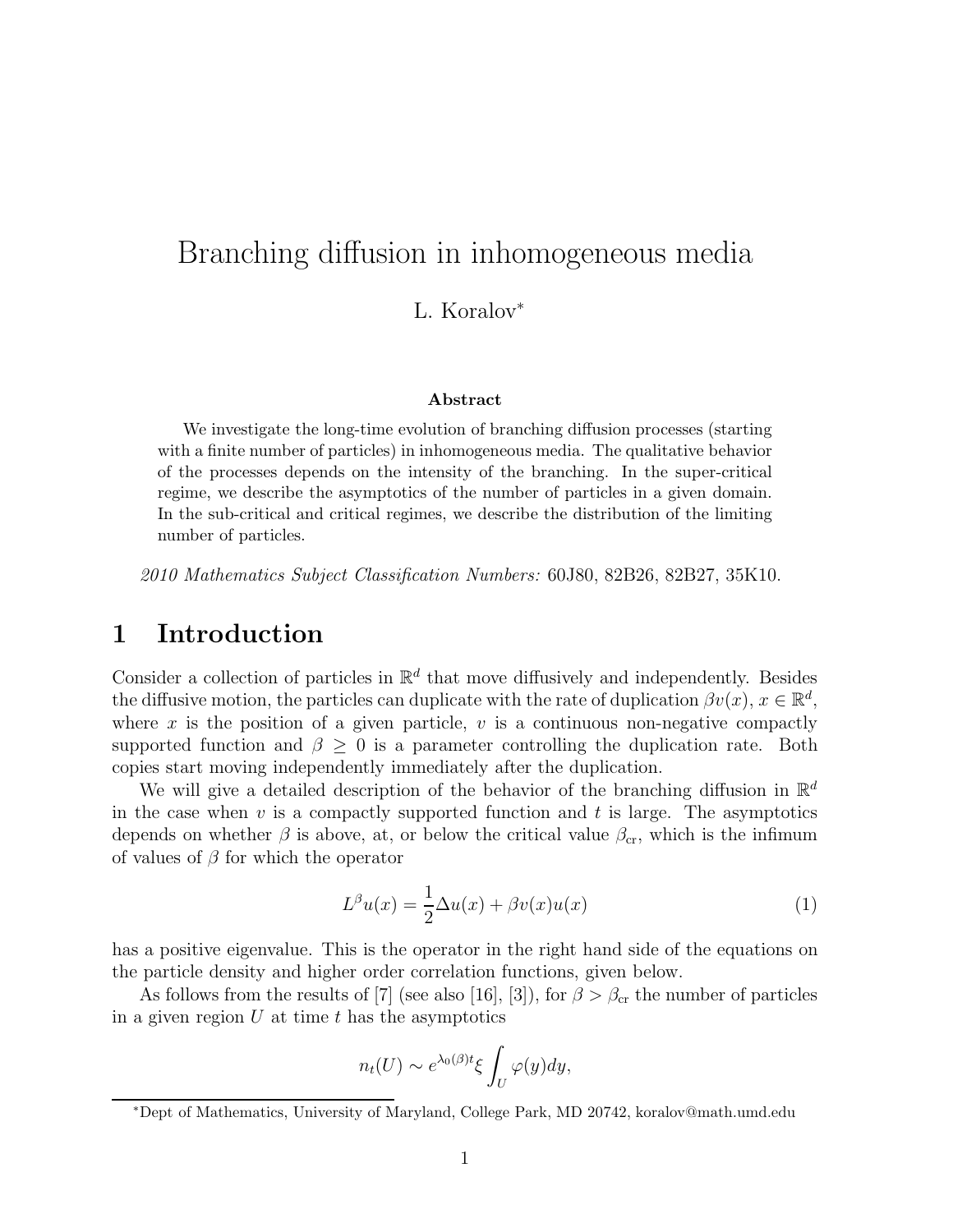where  $\lambda_0(\beta)$  is the largest eigenvalue of  $L^{\beta}$ ,  $\xi$  is a random variable that depends on the initial configuration of particles (assumed to be finite in number) and  $\varphi$  is a deterministic function (limiting density profile). Intuitively, the presence of the random variable  $\xi$  reflects the effect of branching at random times while the number of particles is small. After the number of particles becomes sufficiently large, it keeps growing nearly deterministically due to the fact that the bulk of particles is located near the support of  $v$  and due an 'averaging' effect in the branching mechanism. In this paper we will describe the distribution of  $\xi$  in terms of its moments.

When  $\beta < \beta_{cr}$  (and  $d \geq 3$ ), the effect of transience of the diffusion outweighs the branching, and all the particles will eventually wander off to infinity (assuming that initially there were finitely many particles). It will be shown that for  $\beta < \beta_{cr}$  the total number of particles tends, as  $t \to \infty$ , to a finite random limit, whose distribution will be identified.

The case when  $\beta = \beta_{cr}$  is interesting when  $d \geq 3$  ( $\beta_{cr} = 0$  for  $d = 1, 2$ ). In this case the total number of particles will be shown to tend to a finite limit almost surely, although the expectation of the total number of particles tends to infinity.

Some of the corresponding results for the processes on the lattice with branching at the origin were obtained in [1], [4], [2], [17] . The main difficulty here, compared to the latter series of papers, is that the explicit formulas for the resolvent of the generator that were helpful in analyzing the processes with branching at the origin are not available now. Besides allowing the treatment of the general potential  $v$ , the techniques developed in this paper will allow us to study some of the more intricate properties of the limiting distribution: the fluctuations of the local number of particles conditioned on the total number of particles in the super-critical case, the growth of the region containing the particles and the distribution of the number of particles in the regime of large deviations (near the edge of the region containing the particles). These properties will be the subject of a subsequent paper.

The results on the large time asymptotics (Sections 4-6) will be obtained from the equations on the particle density and higher order correlation functions derived in Section 2. The analysis will be based on the spectral representation of solutions in the appropriate function spaces followed by the asymptotic analysis of integrals with integrands that depend on several parameters. Some of the techniques are related to those employed by us in the study of a polymer distribution in a mean field model  $([6])$ . There, the asymptotics of a single equation (rather than a recursive system of equations) in the parameters t and  $\beta$  was examined.

Finally, let us mention a number of recent papers on the parabolic Anderson model, where v is a stationary random field (see, for example, [11], [12], [5], [10], [9], [13]). When v is random, the behavior of the solution to  $(2)-(3)$  essentially depends on nature of the tails of the distribution of  $v$ . It has been shown that in many cases the main contribution to the creation of the total number of particles is given by the isolated high peaks of the random potential. Moreover, when t is large, the bulk of the solution is located near one of those peaks with high probability. This adds to the importance of the study of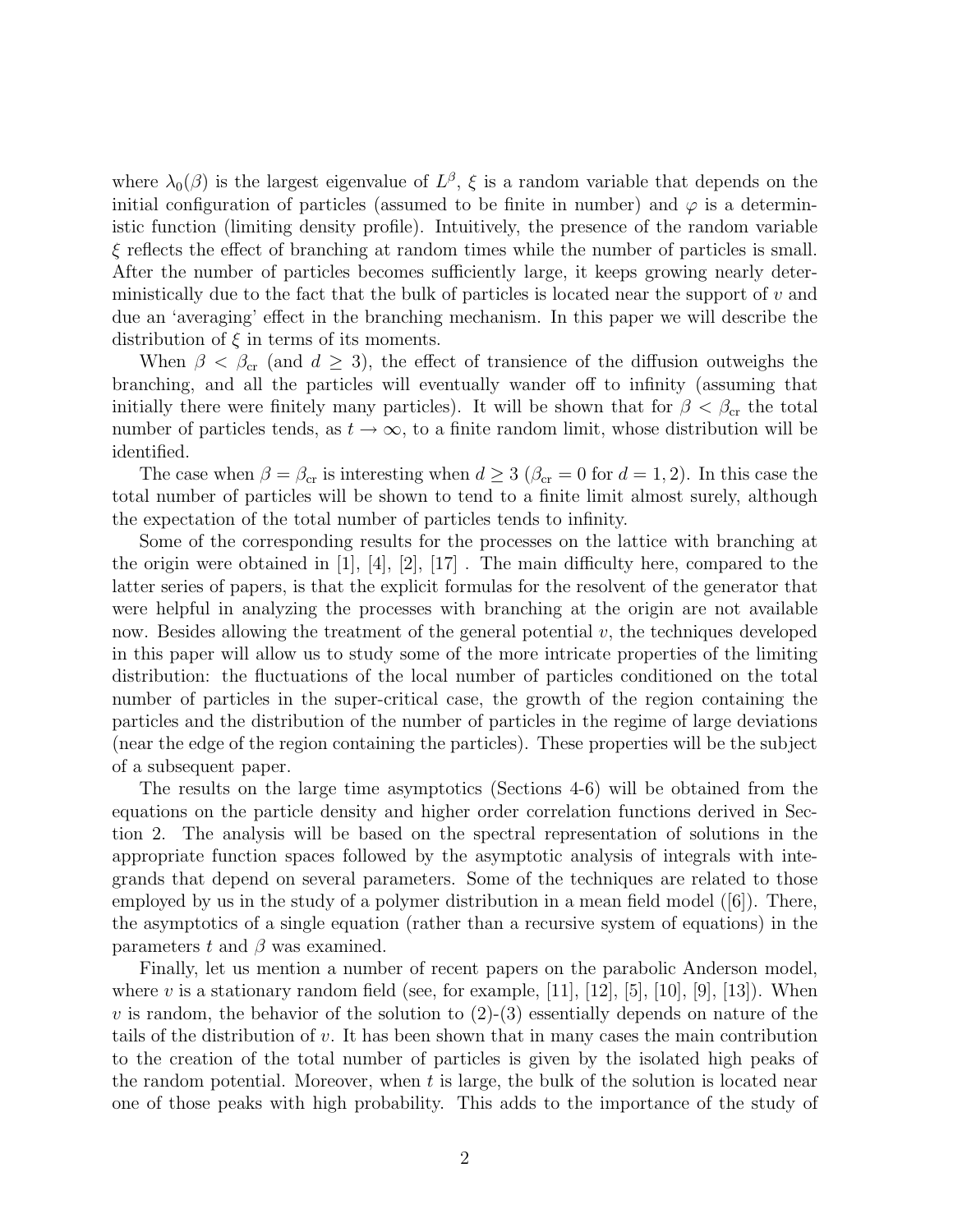branching diffusions in the case when  $v$  is localized.

#### **2 Equations on correlation functions**

Let  $B_\delta$  be a ball of radius  $\delta$  in  $\mathbb{R}^d$ . For  $t > 0$  and  $x, y_1, y_2, ... \in \mathbb{R}^d$  with all  $y_i$  distinct, define the particle density  $\rho_1(t, x, y_1)$  and the higher order correlation functions  $\rho_n(t, x, y_1, ..., y_n)$ as the limits of probabilities of finding n distinct particles in  $B_{\delta}(y_1),...,B_{\delta}(y_n)$ , respectively, divided by  $Vol<sup>n</sup>(B<sub>δ</sub>)$ , under the condition that there is a unique particle at  $t = 0$  located at x. We extend  $\rho_n(t, x, y_1, ..., y_n)$  by continuity to allow for  $y_i$  which are not necessarily distinct. For fixed  $y_1$ , the density satisfies the equation

$$
\partial_t \rho_1(t, x, y_1) = \frac{1}{2} \Delta \rho_1(t, x, y_1) + \beta v(x) \rho_1(t, x, y_1), \tag{2}
$$

$$
\rho_1(0, x, y_1) = \delta_{y_1}(x). \tag{3}
$$

Indeed, let  $s, t > 0$ . Then we can write

$$
\rho_1(s+t,x,y_1)=(2\pi s)^{-\frac{d}{2}}\int_{\mathbb{R}^d}e^{\frac{|x-z|^2}{2s}}\rho_1(t,z,y_1)dz+\beta v(x)s\rho_1(t,x,y_1)+\alpha(s,t,x,y_1),\quad (4)
$$

where the term with the integral on the right hand side is due to the effect of the diffusion on the interval  $[0, s]$ , the second term is due to the probability of branching on  $[0, s]$ , and  $\alpha$  is the correction term. The correction term is present since (a) more than one instance of branching may occur before time  $s$ , and (b) even if a single branching occurs between the times 0 and s, then the original particle will be located not at x but at a nearby point and the intensity of branching there is slightly different from  $\beta v(x)$ . It is clear that  $\lim_{s\downarrow 0} \sup_{x,y\in\mathbb{R}^d} \alpha(s,t,x,y)/s = 0.$  After subtracting  $\rho_1(t,x,y_1)$  from both sides of (4), dividing by s and taking the limit as  $s \downarrow 0$ , we obtain (2).

The equations on  $\rho_n$ ,  $n > 1$ , are somewhat more complicated:

$$
\partial_t \rho_n(t, x, y_1, ..., y_n) = \frac{1}{2} \Delta \rho_n(t, x, y_1, ..., y_n) + \beta v(x) \left( \rho_n(t, x, y_1, ..., y_n) + H_n(t, x, y_1, ..., y_n) \right),
$$
\n(5)

$$
\rho_n(0, x, y_1, ..., y_n) \equiv 0. \tag{6}
$$

Here

$$
H_n(t, x, y_1, ..., y_n) = \sum_{U \subset Y, U \neq \emptyset} \rho_{|U|}(t, x, U) \rho_{n-|U|}(t, x, Y \setminus U),
$$

where  $Y = (y_1, ..., y_n)$ , U is a proper non-empty subsequence of Y, and |U| is the number of elements in this subsequence. Equation (5) is derived similarly to (2). The combinatorial term  $H_n$  appears after taking into account the event that there is a single branching on the time interval  $[0, s]$ , the descendants of the first particle are found at the points in U at time  $s + t$ , while the descendants of the second particle are found at the points of  $Y \setminus U$ , with the summation over all possible choices of U.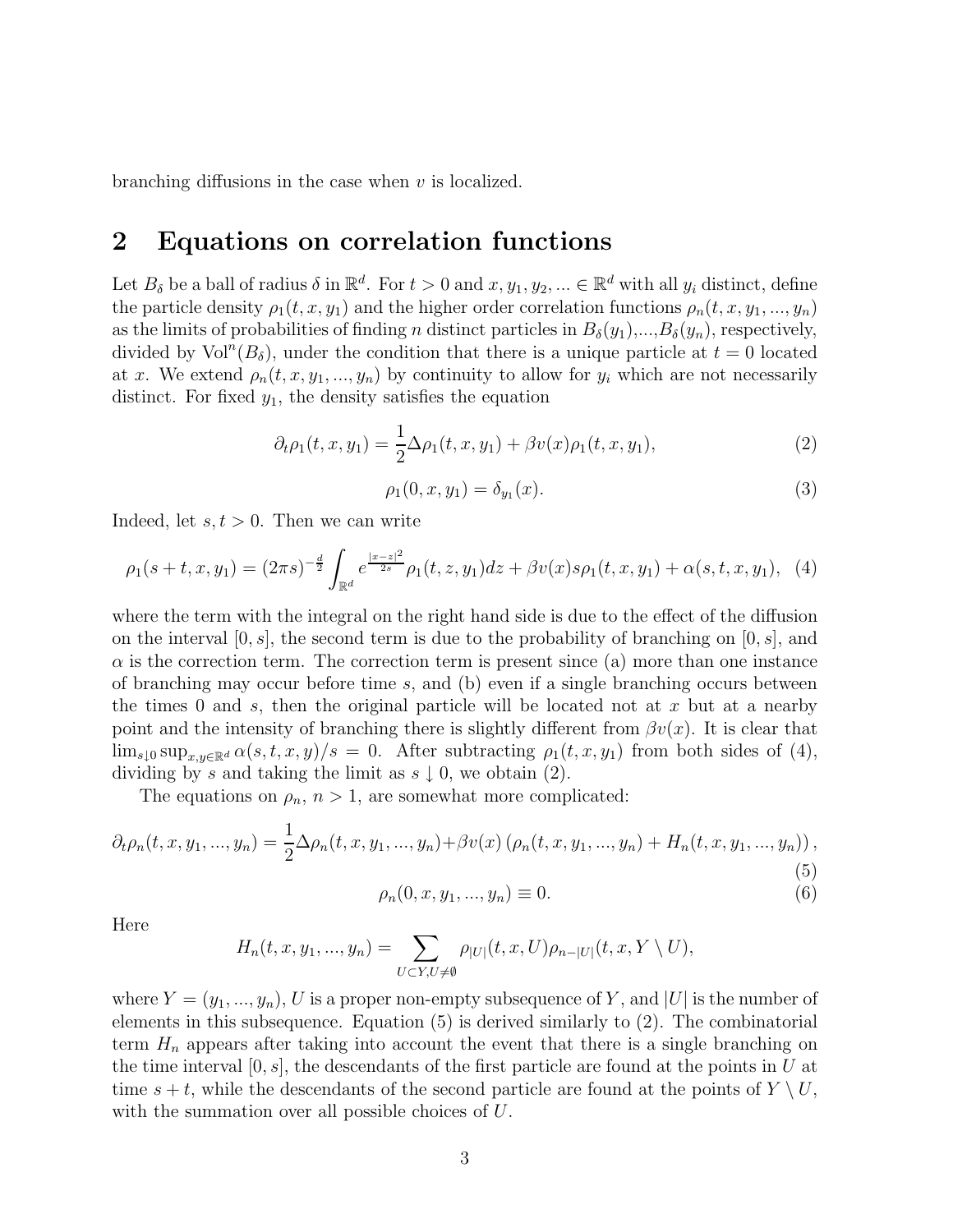#### **3 Analytic Properties of the Resolvent**

Here we recall some basic facts about the operator  $L^{\beta}: L^2(\mathbb{R}^d) \to L^2(\mathbb{R}^d)$  (see (1)) and its resolvent  $R_{\lambda}^{\beta} = (L^{\beta} - \lambda)^{-1}$ . We will assume that  $v \geq 0$  is continuous, compactly supported and not identically equal to zero. It is well-known that the spectrum of  $L^{\beta}$ consists of the absolutely continuous part  $(-\infty, 0]$  and at most a finite number of nonnegative eigenvalues:

$$
\sigma(L^{\beta}) = (-\infty, 0] \cup \{\lambda_j\}, \quad 0 \le j \le N, \quad \lambda_j = \lambda_j(\beta) \ge 0.
$$

We enumerate the eigenvalues in the decreasing order. Thus, if  $\{\lambda_j\} \neq \emptyset$ , then  $\lambda_0 =$ max  $\lambda_j$ . Thus the resolvent  $R_{\lambda}^{\beta}: L^2(\mathbb{R}^d) \to L^2(\mathbb{R}^d)$  is a meromorphic operator valued function on  $\mathbb{C}' = \mathbb{C} \setminus (-\infty, 0].$ 

**Lemma 3.1.** There exists  $\beta_{cr} \geq 0$  (which will be called the critical value of  $\beta$ ) such that  $\sup \sigma(L^{\beta})=0$  for  $\beta \leq \beta_{cr}$  and  $\sup \sigma(L^{\beta})=\lambda_0(\beta)>0$  for  $\beta > \beta_{cr}$ . For  $\beta > \beta_{cr}$ the eigenvalue  $\lambda_0(\beta)$  is a strictly increasing and continuous function of  $\beta$ . Moreover,  $\lim_{\beta \downarrow \beta_{cr}} \lambda(\beta) = 0$  and  $\lim_{\beta \uparrow \infty} \lambda(\beta) = \infty$ .

The proof of this lemma is standard (see Lemma 4.1 of [6]). Denote the kernel of  $R_{\lambda}^{\beta}$ by  $R_{\lambda}^{\beta}(x, y)$ . If  $\beta = 0$ , the kernel depends on the difference  $x - y$  and will intermittently use the notations  $R^0_\lambda(x, y)$  and  $R^0_\lambda(x - y)$ . The kernel  $R^0_\lambda(x)$  can be expressed through the Hankel function  $H_{\nu}^{(1)}$ :

$$
R_{\lambda}^{0}(x) = c_{d}k^{d-2}(k|x|)^{1-\frac{d}{2}}H_{\frac{d}{2}-1}^{(1)}(i\sqrt{2}k|x|), \quad k = \sqrt{\lambda}, \quad \text{Re}k > 0.
$$
 (7)

We shall say that  $f \in C_{\text{exp}}(\mathbb{R}^d)$  (or simply  $C_{\text{exp}}$ ) if f is continuous and

$$
||f||_{C_{\exp}(\mathbb{R}^d)} = \sup_{x \in \mathbb{R}^d} (|f(x)|e^{|x|^2}) < \infty.
$$

The space of bounded continuous functions on  $\mathbb{R}^d$  will be denoted by  $C(\mathbb{R}^d)$  or simply C. The following lemma will be proved in the Appendix.

**Lemma 3.2.** The operator  $R^{\beta}_{\lambda}: C_{\exp}(\mathbb{R}^d) \to C(\mathbb{R}^d)$  is meromorphic in  $\lambda \in \mathbb{C}'$ . Its poles are of the first order and are located at eigenvalues of the operator  $L^{\beta}$ . For each  $\varepsilon > 0$ and some  $\Lambda = \Lambda(\beta)$ , the operator is uniformly bounded in  $\lambda \in \mathbb{C}'$ ,  $|\arg \lambda| \leq \pi - \varepsilon$ ,  $|\lambda| \geq \Lambda$ . It is of order  $O(1/|\lambda|)$  as  $\lambda \to \infty$ ,  $|\arg \lambda| \leq \pi - \varepsilon$ .

If  $d \geq 3$  and  $\beta \in [0, \beta_{cr})$ , then  $R_{\lambda}^{\beta}$  has the following asymptotic behavior as  $\lambda \to 0$ ,  $\lambda \in \mathbb{C}'$ :

$$
R_{\lambda}^{\beta} = Q_d^{\beta} \lambda^{\frac{d}{2}-1} + P_d^{\beta}(\lambda) + O(|\lambda|^{\frac{d}{2}}), \quad d \ge 3, \quad d - \text{odd},
$$
\n(8)

$$
R_{\lambda}^{\beta} = Q_d^{\beta} \lambda^{\frac{d}{2}-1} \ln(1/\lambda) + P_d^{\beta}(\lambda) + O(|\lambda|^{\frac{d}{2}} |\ln \lambda| + |\lambda|^{d-2} |\ln \lambda|^2), \quad d \ge 4, \quad d = \text{even}, \tag{9}
$$

where  $P_d^{\beta}$  are polynomials with coefficients that are bounded operators and  $Q_d^{\beta}$  are bounded operators.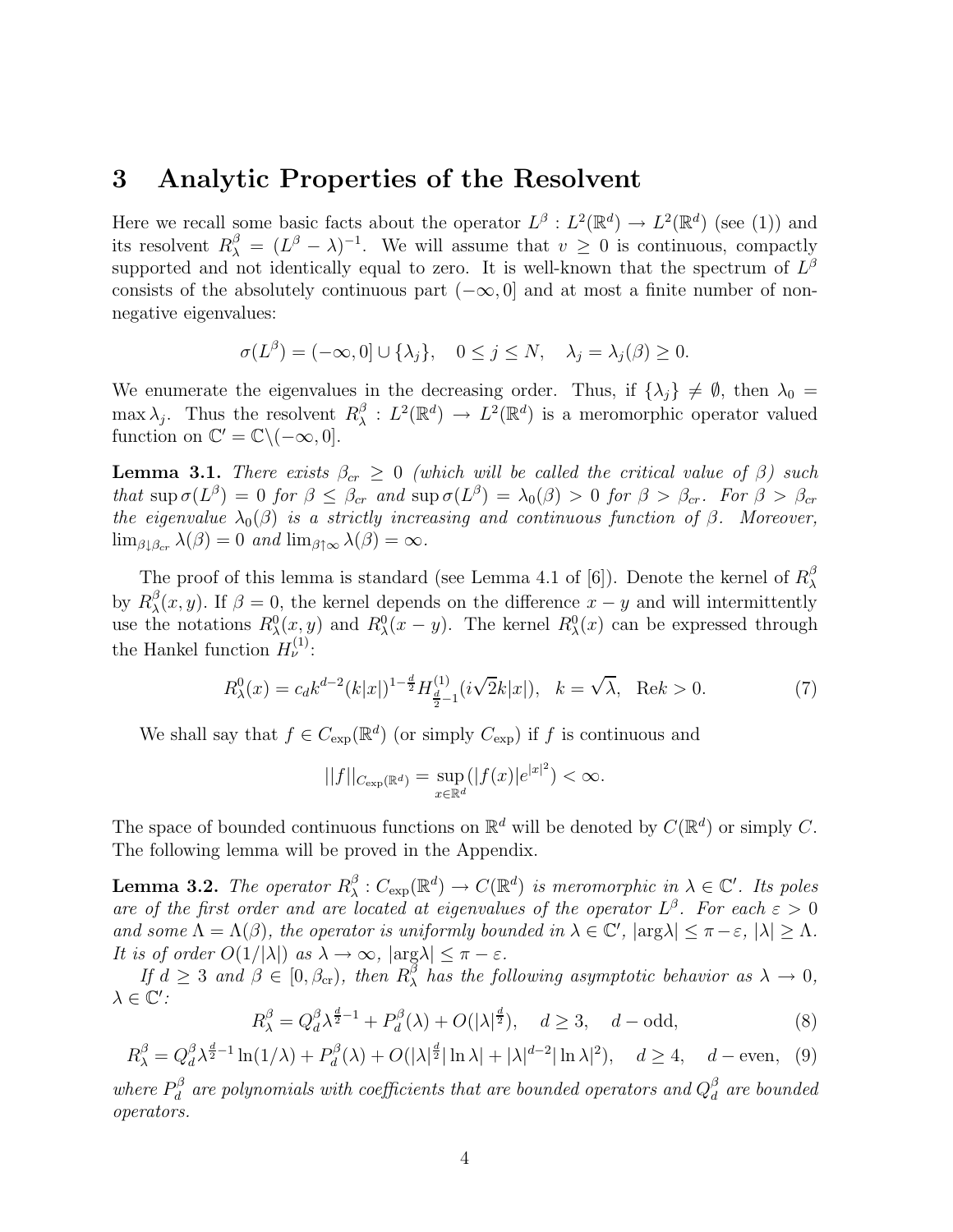The limit  $P_d^{\beta}(0) = \lim_{\lambda \to 0, \lambda \in \mathbb{C}'} R_{\lambda}^{\beta}$  will be denoted by  $R_0^{\beta}$ . It is an operator acting from  $C_{\text{exp}}(\mathbb{R}^d)$  to  $C(\mathbb{R}^d)$ .

It will be shown in the Appendix that if  $\beta > \beta_{cr}$ , then the eigenvalue  $\lambda_0(\beta)$  of the operator  $L^{\beta}$  is simple and the corresponding eigenfunction does not change sign (and so can be assumed to be positive). From this and Lemma 3.2 it follows that the residue of  $R_{\lambda}^{\beta}$  at  $\lambda_0$  is the integral operator with the kernel  $\psi_{\beta}(x)\psi_{\beta}(y)$ , where  $\psi_{\beta}$  is the positive eigenfunction normalized by the condition  $||\psi_{\beta}||_{L^2(\mathbb{R}^d)} = 1$ . Note that  $\psi_{\beta}$  decays exponentially at infinity. More precisely, it follows from (7) that if we write x as  $(\theta, |x|)$  in polar coordinates, then there is a continuous function  $f_\beta$  such that

$$
\psi_{\beta}(x) \sim f_{\beta}(\theta)|x|^{\frac{1}{2}-\frac{d}{2}}\exp(-\sqrt{2\lambda_0}|x|) \quad \text{as} \quad |x| \to \infty. \tag{10}
$$

If  $\beta = \beta_{cr}$ , then  $\lambda_0 = 0$  might not be an eigenvalue of the operator  $L^{\beta}$ . As shown in Lemma 7.3, for  $d \geq 3$  there is a unique (up to a multiplicative constant) positive function  $\psi_{\beta}$  (the ground state of  $L^{\beta}$ ) which satisfies

$$
L^{\beta}\psi_{\beta} = \frac{1}{2}\Delta\psi + \beta v \psi_{\beta} = 0, \quad \psi_{\beta}(x) = O(|x|^{2-d}), \quad \frac{\partial \psi_{\beta}}{\partial r}(x) = O(|x|^{1-d}) \quad \text{as} \quad r = |x| \to \infty.
$$

In fact,  $\psi_{\beta}$  is a genuine eigenvector (element of  $L^2(\mathbb{R}^d)$ ) if and only if  $d \geq 5$ . We will normalize  $\psi_{\beta}$  by the condition that  $||\beta v \psi_{\beta}||_{L^2(\mathbb{R}^d)} = 1$ .

### **4 The super-critical case**

Throughout this section we assume that  $\beta > \beta_{cr}$ . First, let us introduce some notations. Note that the dependence of some of the quantities below on  $\beta$  in not reflected in the notation in order to avoid overcrowded formulas. For a positive number  $x$ , we define the curve  $\Gamma(x)$  in the complex plane as follows:

$$
\Gamma(x) = \{\lambda : |\text{Im}\lambda| = \sqrt{4x(x - \text{Re}\lambda)}, \text{ Re}\lambda \ge 0\} \bigcup \{\lambda : |\text{Im}\lambda| = 2x(1 - \text{Re}\lambda), \text{ Re}\lambda \le 0\}.
$$

Thus  $\Gamma(x)$  is a union of a piece of the parabola with the vertex in x that points in the direction of the negative real axis and two rays tangent to the parabola at the points it intersects the imaginary axis. The choice of the curve is somewhat arbitrary, yet the following properties of  $\Gamma(x)$  will be important:

First, Re $\lambda \leq x$  for  $\lambda \in \Gamma(x)$ . Second, since the rays form a positive angle with the negative real semi-axis, we have  $|\arg \lambda| \leq \pi - \varepsilon(x)$  for all  $\lambda \in \Gamma(x)$  for some  $\varepsilon(x) > 0$ . Third, since the rays are tangent to the parabola, and the parabola is mapped into the I filtra, since the rays are tangent to the parabola, and the parabola is mapped into the line {λ : Reλ =  $\sqrt{x}$ } by the mapping  $\lambda \to \sqrt{\lambda}$ , the image of the curve Γ(x) under the same mapping lies in the half-plane  $\{\lambda : \text{Re}\lambda \geq \sqrt{x}\}.$ 

The integration along the vertical lines in the complex plane and along contours  $\Gamma(x)$ , below, is performed in the direction of the increasing complex part.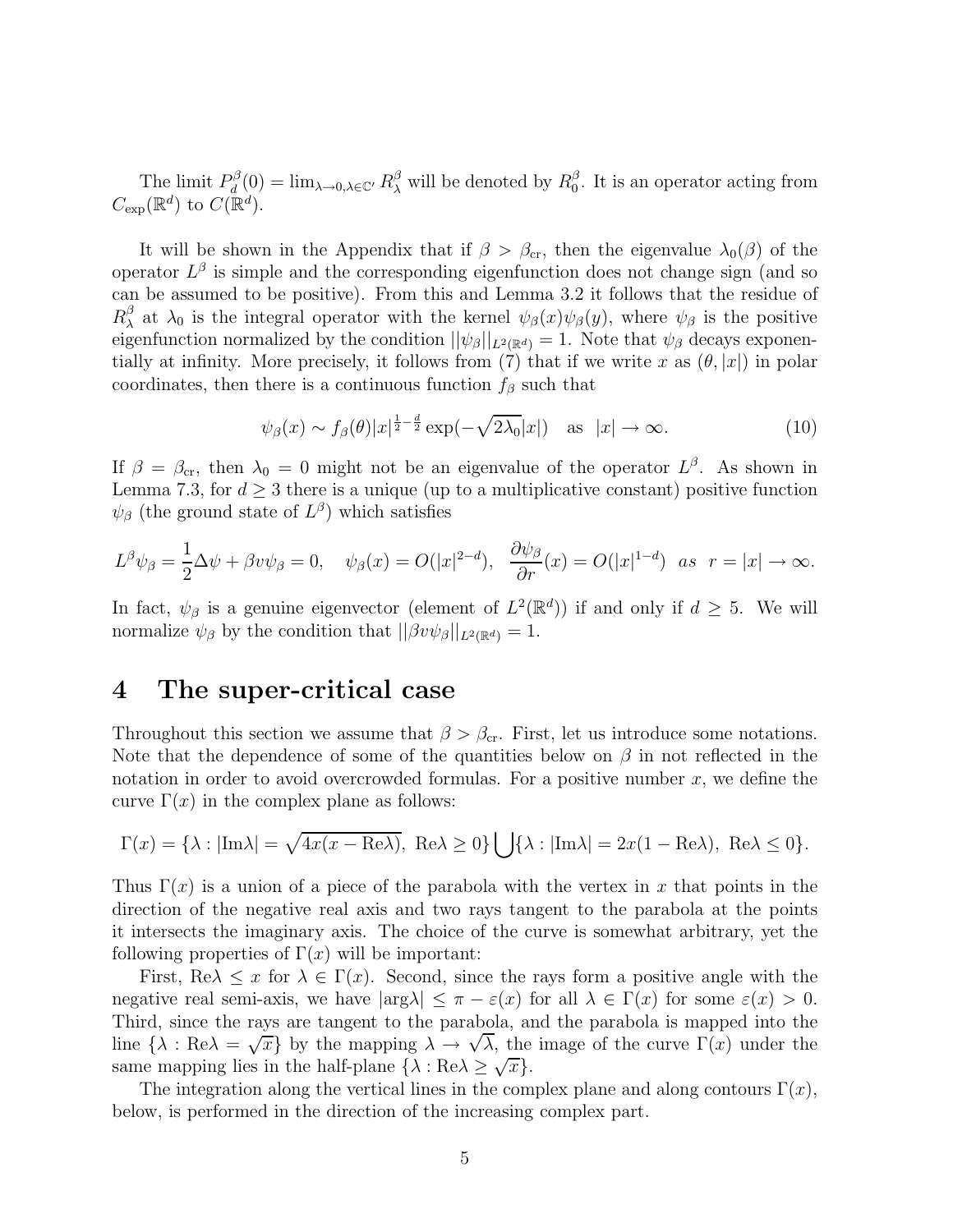We'll need estimates on the solutions of the following parabolic equation. Let

$$
\partial_t \rho(t, x) = \frac{1}{2} \Delta \rho(t, x) + \beta v(x) \rho(t, x), \quad \rho(0, x) = g(x) \in C_{\text{exp}}.\tag{11}
$$

We'll denote the Laplace transform of a function  $f$  by  $f$ ,

$$
\widetilde{f}(\lambda) = (\mathcal{L}f)(\lambda) = \int_0^\infty \exp(-\lambda t) f(t) dt.
$$

Let r be the distance between  $\lambda_0$  and the rest of the spectrum of the operator  $L^{\beta}$ . In the arguments that follow we'll use the symbol  $A$  to denote constants that may differ from line to line.

**Lemma 4.1.** For each  $\varepsilon \in (0, r)$ , the solution of (11) has the form

$$
\rho(t,x) = \exp(\lambda_0 t) \langle \psi_\beta, g \rangle \psi_\beta(x) + q(t,x), \qquad (12)
$$

where

$$
||q(t,\cdot)||_C \leq A(\varepsilon) \exp((\lambda_0 - \varepsilon)t)||g||_{C_{\exp}}.
$$

Proof. After the Laplace transform, the equation becomes

$$
(\frac{1}{2}\Delta + \beta v)\widetilde{\rho} - \lambda \widetilde{\rho} = -g.
$$

Thus, the solution  $\rho$  can be represented as

$$
\rho(t,\cdot) = -\frac{1}{2\pi i} \int_{\text{Re}\lambda = \lambda_0 + 1} e^{\lambda t} R_{\lambda}^{\beta} g d\lambda. \tag{13}
$$

The resolvent is meromorphic in the complex plane outside of the interval  $(-\infty, \lambda_0 - r]$ , with the only (simple) pole at  $\lambda_0$  with the principal part of the Laurent expansion being the integral operator with the kernel  $\psi_{\beta}(x)\psi_{\beta}(y)/(\lambda_0 - \lambda)$ .

By Lemma 3.2, the norm of the  $R_\lambda^\beta$  does not exceed  $A/|\lambda|$  near infinity to the right of  $\Gamma(\lambda_0 - \varepsilon)$ . Therefore, the same integral as in (13) but along the segment parallel to the real axis connecting a point  $\lambda_0 + 1 + ib$  with the contour  $\Gamma(\lambda_0 - \varepsilon)$  tends to zero when  $b \to \infty$ . Therefore, we can replace the contour of integration in (13) by  $\Gamma(\lambda_0 - \varepsilon)$ . The residue gives the main term, while the integral over  $\Gamma(\lambda_0 - \varepsilon)$  gives the remainder term. □

**Lemma 4.2.** Let  $K \subset \mathbb{R}^d$  be a compact set. For each  $\varepsilon \in (0, r)$ , the function  $\rho_1(t, x, y)$ satisfies

$$
\rho_1(t, x, y) = \exp(\lambda_0 t) \psi_\beta(x) \psi_\beta(y) + q(t, x, y),
$$

where

$$
\sup_{x \in K} |q(t, x, y)| \le A(\varepsilon) \exp((\lambda_0 - \varepsilon)t - |y|\sqrt{2(\lambda_0 - \varepsilon)})
$$

for  $t \geq 1/2$ .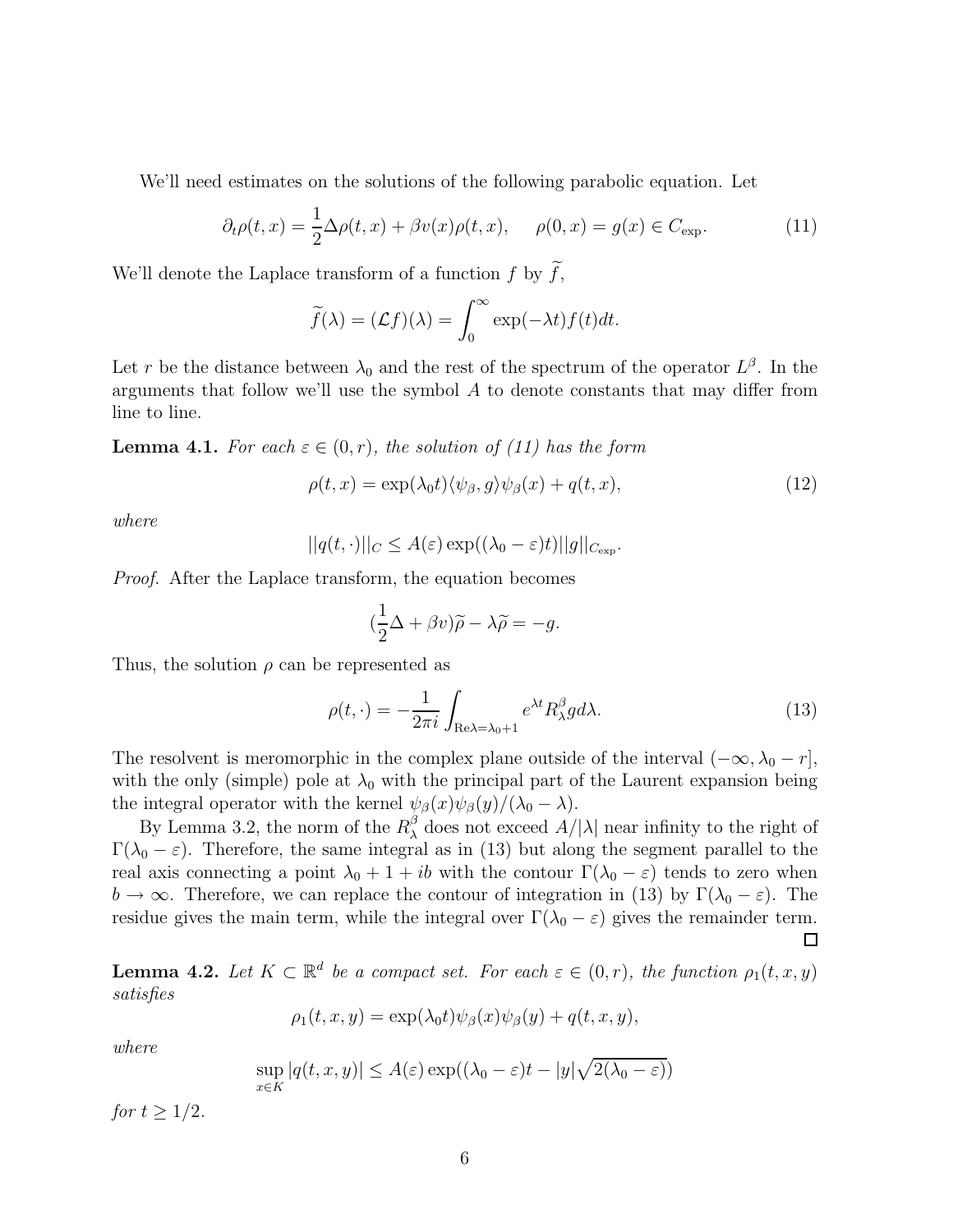*Proof.* Let K' be a compact set that contains supp $(v) \cup K$  in its interior. Consider first the case when  $y \in K'$ . Apply (12) with t replaced by  $t' = t - 1/2$  and  $g = \rho_1(1/2, \cdot, y)$ . In order to calculate the main term of the asymptotics, we note that  $||g||_{C_{\exp}}$  is bounded uniformly in  $y \in K'$  and

$$
\langle \psi_{\beta}, g \rangle = \exp(\frac{1}{2}\lambda_0)\psi_{\beta}(y).
$$

The latter follows from

$$
0 = \int_0^{1/2} \langle (\frac{\partial}{\partial t} + L^\beta)(\exp(-\lambda_0 t)\psi_\beta), \rho_1 \rangle dt =
$$
  

$$
\langle \exp(-\lambda_0 t)\psi_\beta, \rho_1 \rangle|_{t=0}^{1/2} + \int_0^{1/2} \langle (\exp(-\lambda_0 t)\psi_\beta), (-\frac{\partial}{\partial t} + L^\beta)\rho_1 \rangle dt =
$$
  

$$
\langle \exp(-\frac{1}{2}\lambda_0)\psi_\beta, \rho_1(1/2, \cdot, y) \rangle - \langle \psi_\beta, \rho_1(0, \cdot, y) \rangle =
$$
  

$$
\exp(-\frac{1}{2}\lambda_0)\langle \psi_\beta, g \rangle - \psi_\beta(y).
$$

Therefore, (12) implies that

$$
\rho_1(t, x, y) = \exp(\lambda_0 t) \psi_\beta(y) \psi_\beta(x) + \exp((\lambda_0 - \varepsilon)t) q(t, x, y),
$$

where  $||q(t, \cdot, y)||_C \leq A(K')$  for all  $y \in K'$ . It remains to consider the case when  $y \notin K'$ .

Let  $u(t, x, y) = \rho_1(t, x, y) - p_0(t, x, y)$ , where  $p_0$  is the fundamental solution of the heat equation. Then  $u$  satisfies the non-homogeneous version of  $(11)$  with the right hand side  $f = -\beta v(x)p_0(t, x, y)$  and  $g \equiv 0$ . Note that f is a smooth function since  $y \notin K'$ . Solving this equation for  $u$  using the Laplace transform, as in the proof of Lemma 4.1, we obtain

$$
u(t, \cdot, y) = -\frac{1}{2\pi i} \int_{\text{Re}\lambda = \lambda_0 + 1} e^{\lambda t} R_{\lambda}^{\beta}(-\beta v \widetilde{p}_0(\lambda, \cdot, y)) d\lambda
$$
  

$$
= -\frac{1}{2\pi i} \int_{\text{Re}\lambda = \lambda_0 + 1} e^{\lambda t} R_{\lambda}^{\beta}(\beta v R_{\lambda}^0(\cdot, y)) d\lambda
$$
(14)  

$$
= \exp(\lambda_0 t) \langle \psi_{\beta}, \beta v R_{\lambda_0}^0(\cdot, y) \rangle \psi_{\beta} - \frac{1}{2\pi i} \int_{\Gamma(\lambda_0 - \varepsilon)} e^{\lambda t} R_{\lambda}^{\beta}(\beta v R_{\lambda}^0(\cdot, y)) d\lambda,
$$

where the first term on the right hand side is due to the residue at  $\lambda = \lambda_0$ . The first term can be re-written as

$$
\exp(\lambda_0 t) \langle \psi_\beta, \beta v R^0_{\lambda_0}(\cdot, y) \rangle \psi_\beta(x) =
$$
  
 
$$
\exp(\lambda_0 t) (R^0_{\lambda_0} (\beta v \psi_\beta)) (y) \psi_\beta(x) = -\exp(\lambda_0 t) \psi_\beta(y) \psi_\beta(x).
$$

The last equality here follows from the fact that  $\psi_{\beta}$  is an eigenfunction with eigenvalue  $\lambda_0$ , that is

$$
(\frac{1}{2}\Delta - \lambda_0)\psi_\beta = -\beta v \psi_\beta.
$$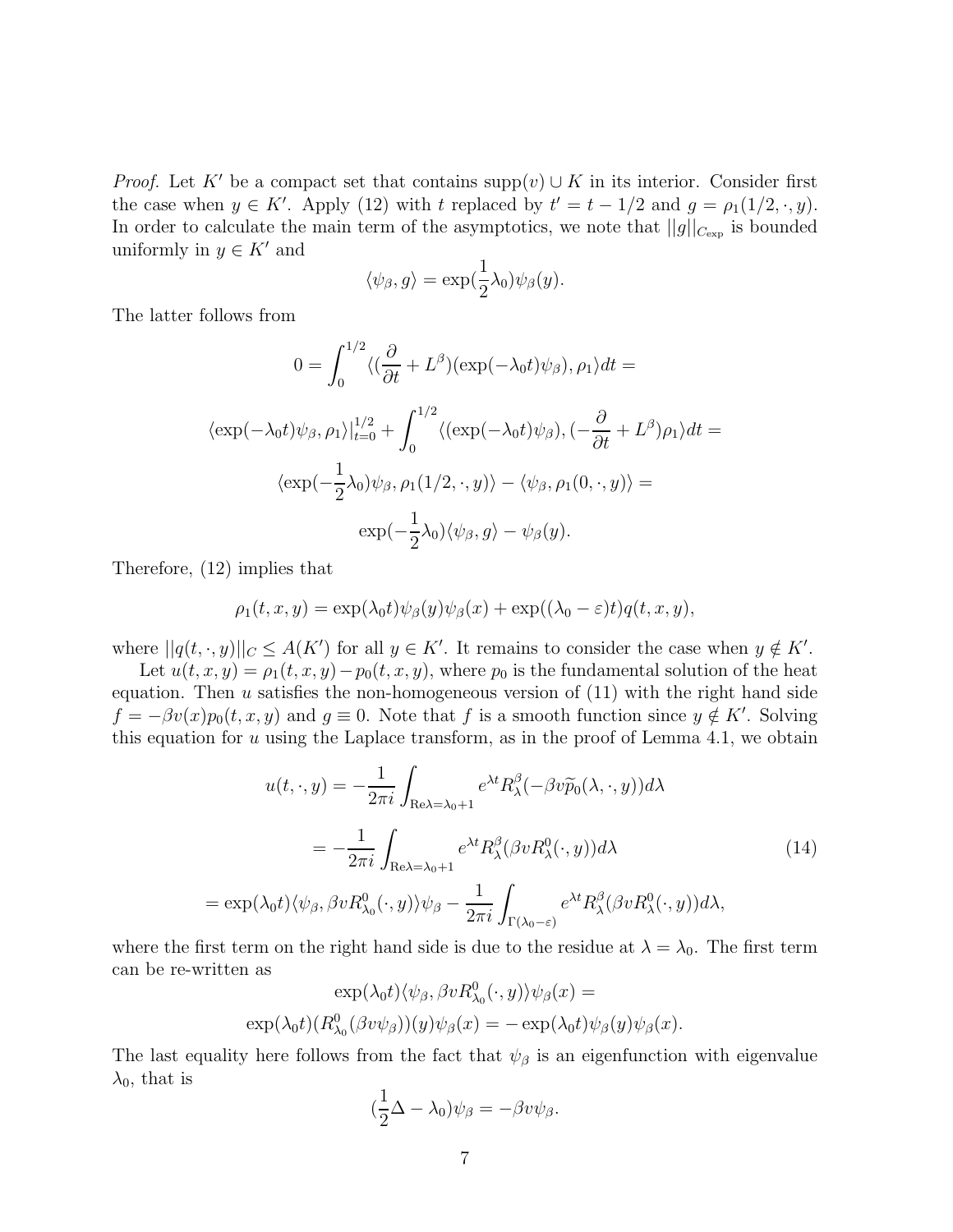In order to estimate the second term on the right hand side of (14), we note that from (7) (see also (33)) it follows that

$$
|R_{\lambda}^{0}(x, y)| \leq A(l)|\sqrt{\lambda}|^{\frac{d}{2}-\frac{3}{2}}|x-y|^{\frac{1}{2}-\frac{d}{2}}|\exp(-\sqrt{2\lambda}|y-x|)|
$$

if  $|\lambda|, |y - x| \geq l$ . Thus

$$
||\beta v R_{\lambda}^{0}(\cdot,y)||_{C_{\exp}} \leq A(\varepsilon)|y|^{\frac{1}{2}-\frac{d}{2}}|\sqrt{\lambda}|^{\frac{d}{2}-\frac{3}{2}}\exp(-\sqrt{2(\lambda_0-\varepsilon)}|y|)
$$

for  $y \notin K'$ ,  $\lambda \in \Gamma(\lambda_0 - \varepsilon)$  due to the fact that  $\text{Re}\sqrt{\lambda} \geq \sqrt{\lambda_0 - \varepsilon}$  for  $\lambda \in \Gamma(\lambda_0 - \varepsilon)$  and  $|y - x| \geq l$  for  $x \in \text{supp}(v)$ ,  $y \notin K'$ .

Hence, using the estimate on the norm of  $R^{\beta}_{\lambda}: C_{\exp} \to C$  from Lemma 3.2, we obtain

$$
||R_{\lambda}^{\beta}(\beta v R_{\lambda}^{0}(\cdot,y))||_{C} \leq A(\varepsilon)|\sqrt{\lambda}|^{\frac{d}{2}-\frac{5}{2}}\exp(-\sqrt{2(\lambda_{0}-\varepsilon)}|y|), \quad \lambda \in \Gamma(\lambda_{0}-\varepsilon).
$$

Therefore, since  $\text{Re}\lambda \leq \lambda_0 - \varepsilon$  for  $\lambda \in \Gamma(\lambda_0 - \varepsilon)$  and the factor  $e^{\lambda t}$  decays exponentially along  $\Gamma(\lambda_0 - \varepsilon)$ , the C-norm of the second term on the right hand side of (14) does not exceed  $A(\varepsilon) \exp((\lambda_0 - \varepsilon)t - |y|\sqrt{2(\lambda_0 - \varepsilon)})$ . The term  $p_0(t, x, y)$  with  $x \in K$ ,  $y \notin K'$ ,  $t \geq 1/2$ , is estimated by the same expression, possibly with a different constant  $A(\varepsilon)$ . Indeed, if  $t \geq 1/2$ , then

$$
p_0(t, x, y) \le A \exp(-|y - x|^2/2t) \le A \exp((\lambda_0 - \varepsilon)t - |y - x|\sqrt{2(\lambda_0 - \varepsilon)})
$$

since

$$
|y-x|^2/2t+(\lambda_0-\varepsilon)t-|y-x|\sqrt{2(\lambda_0-\varepsilon)}=(|y-x|/\sqrt{2t}-\sqrt{(\lambda_0-\varepsilon)t})^2\geq 0.
$$

We'll need additional notations in order to describe the asymptotics of  $\rho_n$  with  $n > 1$ . Let  $\alpha_{\varepsilon}^1(t, y) = \psi_{\beta}(y)$  and  $\alpha_{\varepsilon}^2(t, y) = \exp(-\varepsilon t - |y|\sqrt{2(\lambda_0 - \varepsilon)})$ . Consider all possible sequences  $\sigma = (\sigma_1, ..., \sigma_n)$  with  $\sigma_i \in \{1, 2\}$ . By  $\Pi_{\varepsilon}^n(t, y_1, ..., y_n)$  we denote the quantity

$$
\Pi_{\varepsilon}^{n}(t, y_{1}, ..., y_{n}) = \sup_{\sigma \neq (1, ..., 1)} \alpha_{\varepsilon}^{\sigma_{1}}(t, y_{1}) \cdot ... \cdot \alpha_{\varepsilon}^{\sigma_{n}}(t, y_{n}).
$$

Let  $P_t: C_{\text{exp}} \to C$  be the operator that maps the initial function g to the solution  $\rho(t, \cdot)$  of equation (11). Let  $P_t^0 g(x) = \exp(\lambda_0 t) \langle \psi_\beta, g \rangle \psi_\beta(x)$  and  $P_t^1 = P_t - P_t^0$ . Lemma 4.1 states that

$$
||P_t^1|| \le A(\varepsilon) \exp((\lambda_0 - \varepsilon)t).
$$

The particular form of  $P_t^0$  then implies that

$$
||P_t|| \le ||P_t^0|| + ||P_t^1|| \le A' \exp(\lambda_0 t). \tag{15}
$$

 $\Box$ 

For  $g \in C_{\text{exp}}$  and  $n \geq 2$ , we denote

$$
I_n(g) := R_{n\lambda_0}^{\beta} g = \int_0^{\infty} \exp(-n\lambda_0 s) P_s g ds \in C.
$$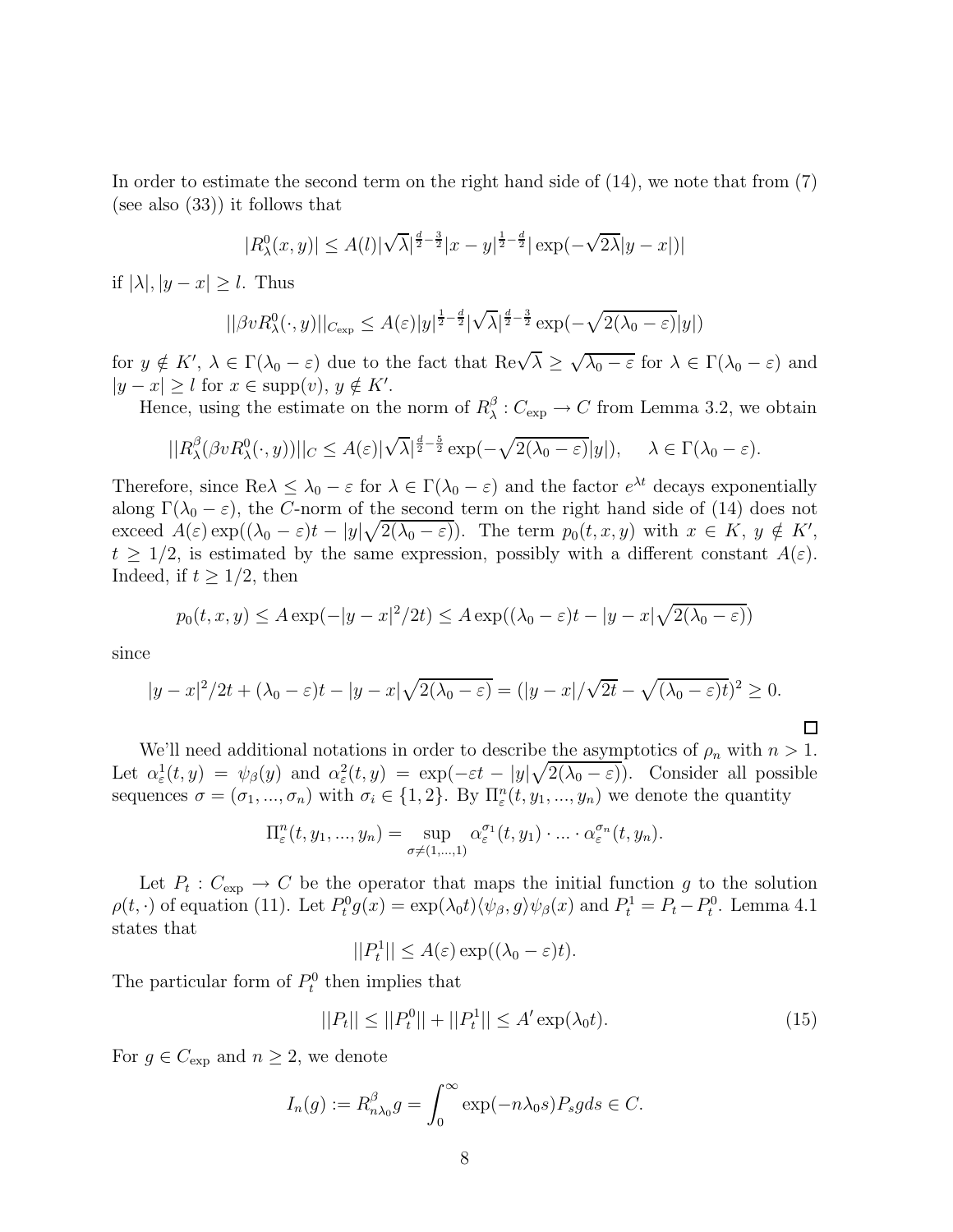Note that

$$
\int_0^t \exp(n\lambda_0 s) P_{t-s}g ds = \exp(n\lambda_0 t) \int_0^t \exp(-n\lambda_0 s) P_s g ds
$$
  
=  $\exp(n\lambda_0 t) (I_n(g) + O(\exp(-(n-1)\lambda_0 t)))$  as  $t \to \infty$ . (16)

The functions  $f_1, f_2, \dots$  are defined inductively:  $f_1 = \psi_\beta$  and

$$
f_n = \beta \sum_{k=1}^{n-1} \frac{n!}{k!(n-k)!} I_n(vf_kf_{n-k}), \quad n \ge 2.
$$
 (17)

**Lemma 4.3.** Let  $K \subset \mathbb{R}^d$  be a compact set. For each  $\varepsilon \in (0, r)$ , the function  $\rho_n$  satisfies

$$
\rho_n(t, x, y_1, ..., y_n) = \exp(n\lambda_0 t) f_n(x) \psi_\beta(y_1) \cdot ... \cdot \psi_\beta(y_n) + q_n(t, x, y_1, ..., y_n), \tag{18}
$$

where

$$
\sup_{x \in K} |q_n(t, x, y_1, \dots, y_n)| \le A_n(\varepsilon) \exp(n\lambda_0 t) \Pi_{\varepsilon}^n(t, y_1, \dots, y_n)
$$
\n(19)

for  $t \geq 1/2$ .

*Proof.* For  $n = 1$ , the relation (18) coincides with the statement of Lemma 4.2. Let us assume that (18) holds for all natural numbers up to and including  $n-1$ . A generic subsequence  $U \subset Y = (y_1, ..., y_n)$  will be written as  $U = (z_1, ..., z_{|U|})$  and its complement as  $Y \setminus U = (\overline{z}_1, ..., \overline{z}_{n-|U|})$ . By the Duhamel principle applied to the equation for  $\rho_n$ , we obtain

$$
\rho_n(t, \cdot, y_1, \ldots, y_n) = \int_0^t P_{t-s}(\beta v \sum_{U \subset Y, U \neq \emptyset} \rho_{|U|}(s, \cdot, z_1, \ldots, z_{|U|}) \rho_{n-|U|}(s, \cdot, \overline{z}_1, \ldots, \overline{z}_{n-|U|})) ds
$$
  
\n
$$
= \int_0^t P_{t-s}(\beta v \sum_{U \subset Y, U \neq \emptyset} \exp(|U|\lambda_0 s) f_{|U|}(\cdot) \psi_\beta(z_1) \cdot \ldots \cdot \psi_\beta(z_{|U|}))
$$
  
\n
$$
\times \exp((n-|U|)\lambda_0 s) f_{n-|U|}(\cdot) \psi_\beta(\overline{z}_1) \cdot \ldots \cdot \psi_\beta(\overline{z}_{n-|U|})) ds
$$
  
\n
$$
+ 2 \int_0^t P_{t-s}(\beta v \sum_{U \subset Y, U \neq \emptyset} \exp(|U|\lambda_0 s) f_{|U|}(\cdot) \psi_\beta(z_1) \cdot \ldots \cdot \psi_\beta(z_{|U|}) q_{n-|U|}(s, \cdot, \overline{z}_1, \ldots, \overline{z}_{n-|U|})) ds
$$
  
\n
$$
+ \int_0^t P_{t-s}(\beta v \sum_{U \subset Y, U \neq \emptyset} q_{|U|}(s, \cdot, z_1, \ldots, z_{|U|}) q_{n-|U|}(s, \cdot, \overline{z}_1, \ldots, \overline{z}_{n-|U|})) ds.
$$
 (20)

The second and third integrals on the right hand side of (20) contribute only to the remainder term. Indeed, consider the contribution to the second integral from the term with a given  $U$ :

 $U\subset Y, U\neq\emptyset$ 

$$
\int_0^t P_{t-s}(\beta v \exp(|U|\lambda_0 s) f_{|U|}(\cdot)\psi_\beta(z_1)\cdot\ldots\cdot\psi_\beta(z_{|U|}) q_{n-|U|}(s,\cdot,\overline{z}_1,\ldots,\overline{z}_{n-|U|}))ds
$$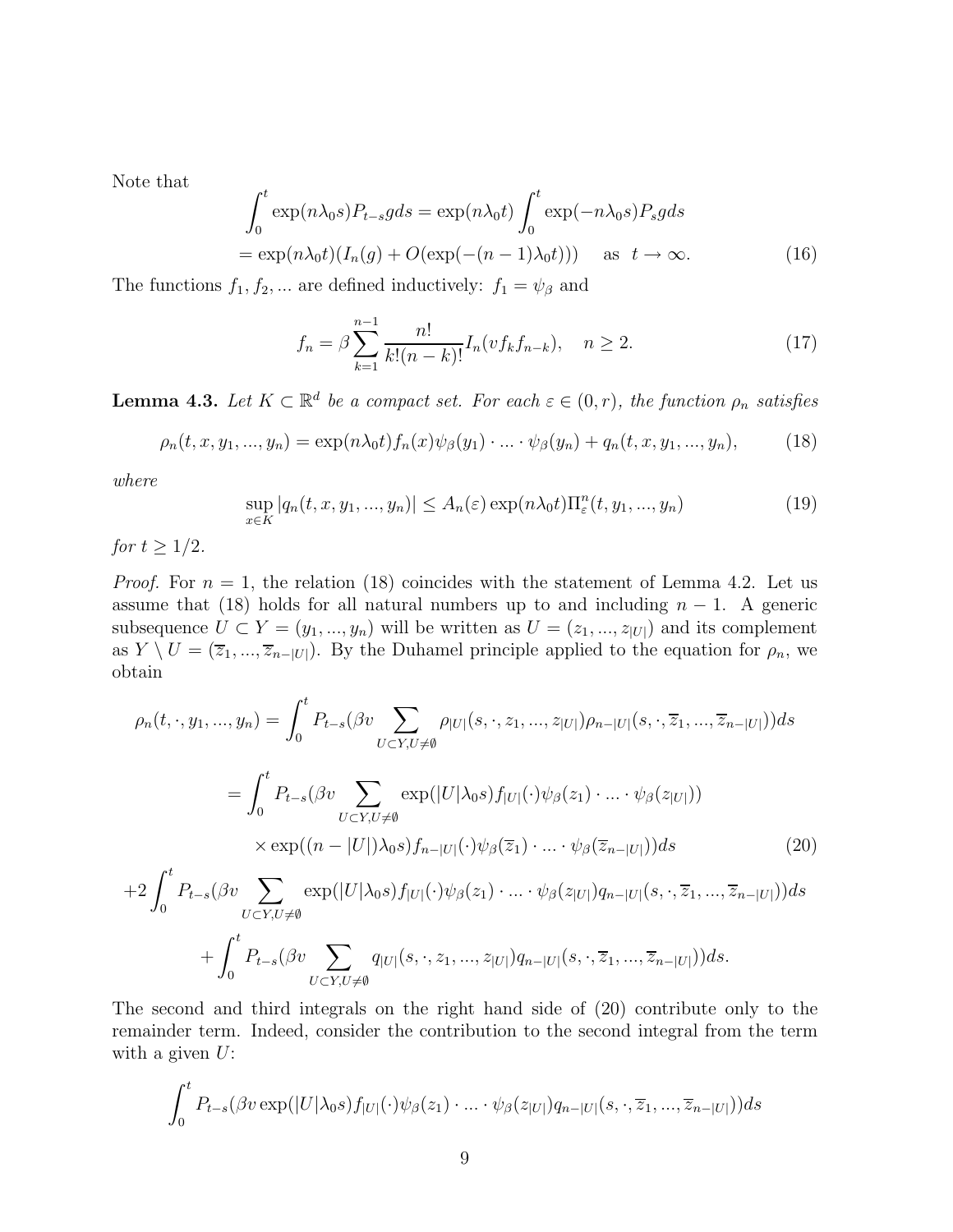$$
\leq A\psi_{\beta}(z_1)...\psi_{\beta}(z_{|U|})\int_0^t P_{t-s}(v \exp(|U|\lambda_0 s) f_{|U|}(\cdot)
$$
  

$$
\times \exp((n-|U|)\lambda_0 s)\Pi_{\varepsilon}^{n-|U|}(s, \overline{z}_1, ..., \overline{z}_{n-|U|}))ds
$$
  

$$
\leq A\psi_{\beta}(z_1) \cdot ... \cdot \psi_{\beta}(z_{|U|})\int_0^t \exp(\lambda_0(t-s)) \exp(n\lambda_0 s)\Pi_{\varepsilon}^{n-|U|}(s, \overline{z}_1, ..., \overline{z}_{n-|U|}))ds
$$
  

$$
\leq A \exp(n\lambda_0 t)\psi_{\beta}(z_1)...\psi_{\beta}(z_{|U|})\Pi_{\varepsilon}^{n-|U|}(t, \overline{z}_1, ..., \overline{z}_{n-|U|}) \leq A \exp(n\lambda_0 t)\Pi_{\varepsilon}^{n}(t, y_1, ..., y_n),
$$

where the first inequality follows from the inductive assumption and the second one from (15). The third integral on the right hand side of (20) is estimated similarly. It remains to consider the first integral. It is equal to

$$
\psi_{\beta}(y_1) \cdot \ldots \cdot \psi_{\beta}(y_n) \int_0^t \exp(n\lambda_0 s) P_{t-s}(\beta v \sum_{U \subset Y, U \neq \emptyset} f_{|U|} f_{n-|U|}) ds
$$
  
=  $\psi_{\beta}(y_1) \cdot \ldots \cdot \psi_{\beta}(y_n) \exp(n\lambda_0 t) (f_n(\cdot) + O(\exp(-(n-1)\lambda_0 t)))$ ,

where the last equality follows from  $(16)$ . Thus we obtain the main term from the right hand side of (18) plus the correction

$$
\psi_{\beta}(y_1)\cdot\ldots\cdot\psi_{\beta}(y_n)\exp(n\lambda_0 t)O(\exp(-(n-1)\lambda_0 t))
$$

for which the estimate (19) holds since  $\psi_{\beta}(y_1) \exp(-\lambda_0 t) \leq \alpha_{\varepsilon}^2(t, y_1)$  due to (10).

We will now use Lemma 4.3 to draw conclusions about the distribution of particles at time t. First, let us observe that for each x the sequence  $\left(\int_{\mathbb{R}^d} \psi_\beta(y) dy\right)^n f_n(x), n \geq 1$ , serves as a sequence of moments for a random variable  $\xi^{\beta,x}$  whose distribution is defined uniquely. Indeed, by the Carleman theorem, it is sufficient to check that

$$
\sum_{n=1}^{\infty} \left( \frac{1}{f_n(x)} \right)^{\frac{1}{2n}} = \infty.
$$
 (21)

 $\Box$ 

From  $(15)$  it follows that there is a constant A such that

$$
||I_n(g)||_C \leq \frac{A}{n-1}||g||_{C_{\exp}}, \quad n \geq 2.
$$

Therefore, from  $(17)$  it follows that for a different constant A,

$$
||f_n||_C \le A \sum_{k=1}^{n-1} \frac{(n-1)!}{k!(n-k)!} ||f_k||_C ||f_{n-k}||_C, \quad n \ge 2, \qquad ||f_1||_C \le A.
$$

From here, by induction on n it follows that  $||f_n||_C \leq A^{2n-1}n!$ , which in turn implies (21) since  $n! \leq ((n+1)/2)^n$ .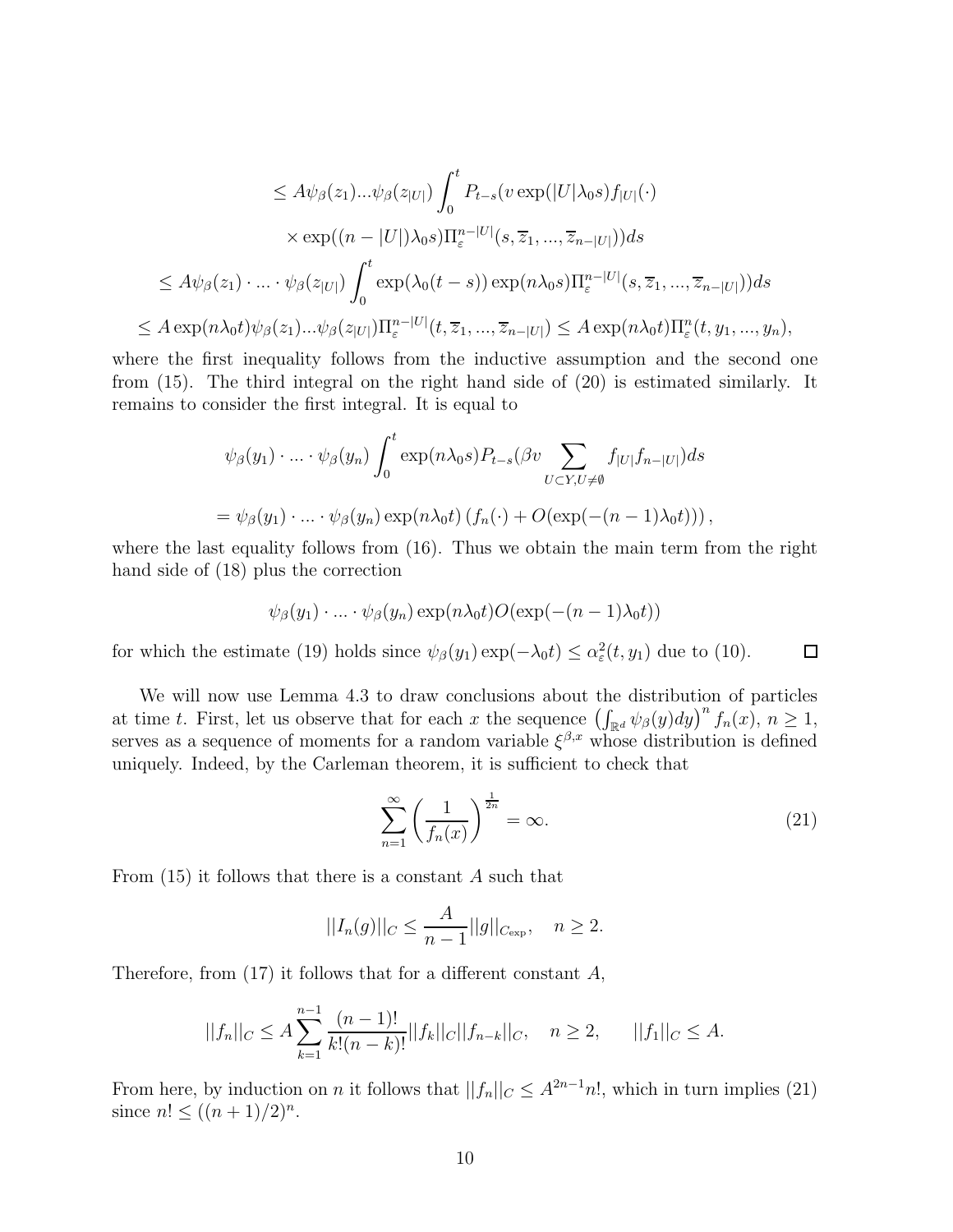Let  $n_t^{\beta,x}(U)$  be the number of particles in a domain  $U \subseteq \mathbb{R}^d$ , assuming that at  $t = 0$ there was one particle located at x. We will write  $n_t^{\beta,x}$  instead of  $n_t^{\beta,x}(\mathbb{R}^d)$ . Note that

$$
E(n_t^{\beta,x}(U))^n = \sum_{k=1}^n S(n,k) \int_U \dots \int_U \rho_k(t,x,y_1,\dots,y_k) dy_1...dy_k,
$$
\n(22)

where  $S(n, k)$  is the Stirling number of the second kind (the number of ways to partition n elements into k nonempty subsets). Formula  $(22)$  easily follows if we write

$$
n_t^{\beta,x}(U) = \sum_i n_t^{\beta,x}(\Delta_i),
$$

where  $U = \bigcup_i \Delta_i$  is the partition of U into small sub-domains, and then take the limit as  $\max_i \text{diam}(\Delta_i) \to 0.$ 

Let  $\xi^{\beta,x}$  be a random variable with the moments

$$
E(\xi^{\beta,x})^n = \left(\int_{\mathbb{R}^d} \psi_{\beta}(y) dy\right)^n f_n(x).
$$

Let  $\varphi_\beta$  be the density on  $\mathbb{R}^d$  given by

$$
\varphi_{\beta}(x) = \psi_{\beta}(x) / \int_{\mathbb{R}^d} \psi_{\beta}(y) dy.
$$

**Theorem 4.4.** For each  $x \in \mathbb{R}^d$  and each domain  $U \subseteq \mathbb{R}^d$ ,

$$
\lim_{t \to \infty} \left( \exp(-\lambda_0 t) n_t^{\beta, x}(U) \right) = \xi^{\beta, x} \int_U \varphi_\beta(x) dx
$$

in distribution.

Proof. By the theorem of Frechet and Shohat [8], it is sufficient to prove the convergence of the moments. By (22) the *n*-th moment of  $\exp(-\lambda_0 t) n_t^{\beta,x}(U)$  is equal to

$$
E(\exp(-\lambda_0 t)n_t^{\beta,x}(U))^n = \exp(-n\lambda_0 t) \sum_{k=1}^n S(n,k) \int_U \dots \int_U \rho_k(t,x,y_1,\dots,y_k) dy_1 \dots dy_k.
$$

First consider the contribution to the right hand side from the term with  $k = n$ . Note that  $S(n, n) = 1$ . We use (18) for the asymptotics of  $\rho_n$ . The contribution from the term  $q_n(t, x, y_1, \ldots, y_n)$  tends to zero:

$$
\lim_{t \to \infty} \exp(-n\lambda_0 t) \int_U \dots \int_U q_n(t, x, y_1, \dots, y_n) dy_1 \dots dy_n = 0,
$$

as follows from the definition of  $\Pi_{\varepsilon}^n(t, y_1, ..., y_n)$ . The contribution from the main term gives the desired expression:

$$
\lim_{t \to \infty} \exp(-n\lambda_0 t) \int_U \left[ \sum_{U} \exp(n\lambda_0 t) f_n(x) \psi_\beta(y_1) \dots \psi_\beta(y_n) dy_1 \dots dy_n \right] = \mathbb{E}(\xi^{\beta,x})^n \left( \int_U \varphi_\beta(x) dx \right)^n.
$$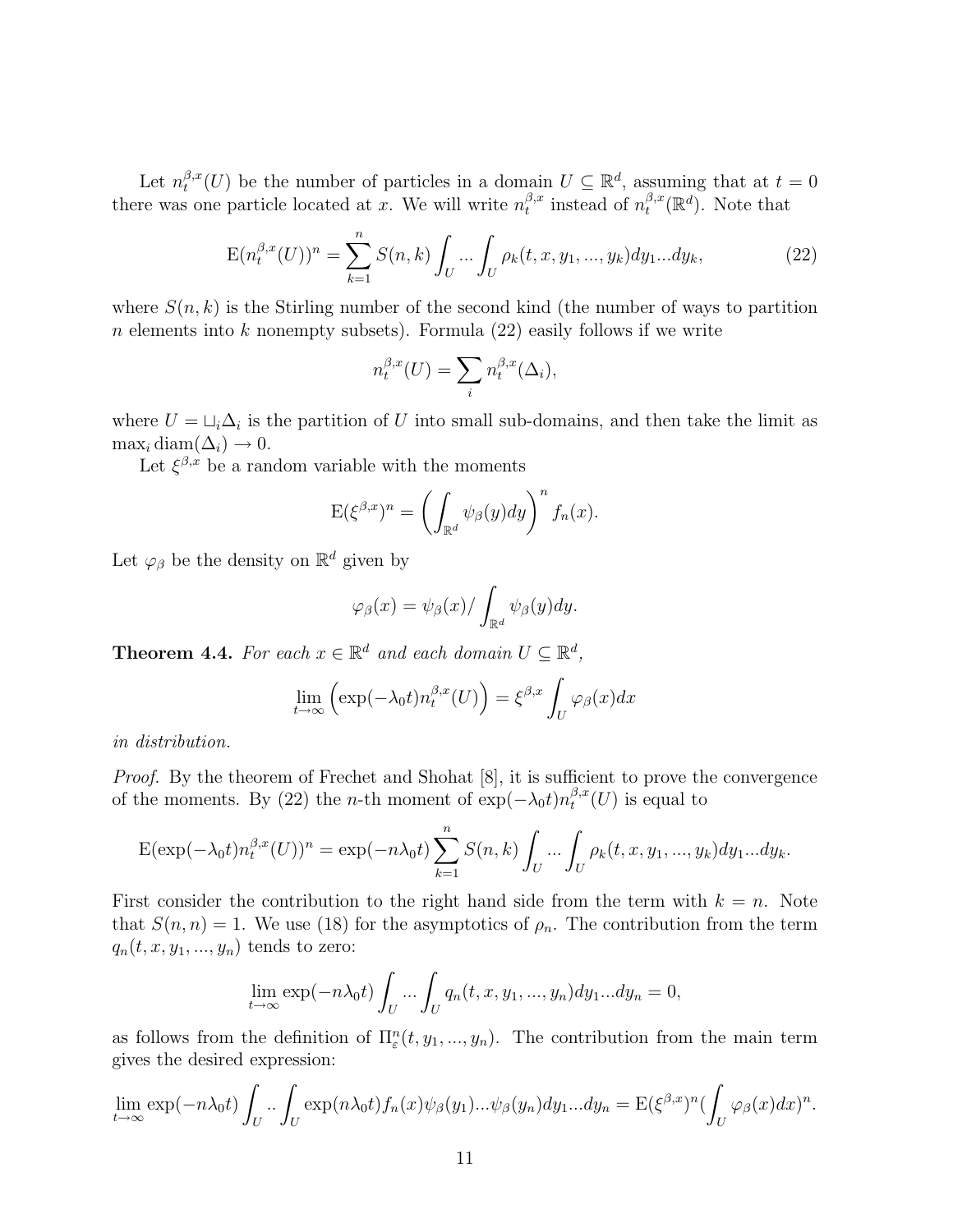It remains to note that the contribution from each of the terms with  $k < n$  tends to zero. Indeed, it is equal to

$$
\exp(-(n-k)\lambda_0 t)\left(\exp(-k\lambda_0 t)S(n,k)\int_U\ldots\int_U\rho_k(t,x,y_1,\ldots,y_k)dy_1\ldots dy_k\right).
$$

The expression inside the brackets tends to a finite limit as in the case  $k = n$ , while the exponential factor in front of the brackets tends to zero for  $k < n$ . 口

### **5 The sub-critical case**

Throughout this section we assume that  $d \geq 3$  and  $\beta \in (0, \beta_{cr})$ . We will show that the total number of particles  $n_t^{\beta,x}$  tends to a random limit when  $t \to \infty$ . Denote the integrals of the correlation functions by  $\overline{\rho}_n(t,x)$ :

$$
\overline{\rho}_n(t,x) = \int_{\mathbb{R}^d} \dots \int_{\mathbb{R}^d} \rho_n(t,x,y_1,...,y_n) dy_1....dy_n.
$$

From  $(2)-(3)$  and  $(5)-(6)$  it follows that these quantities satisfy the equations

$$
\partial_t \overline{\rho}_1(t, x) = \frac{1}{2} \Delta \overline{\rho}_1(t, x) + \beta v(x) \overline{\rho}_1(t, x),
$$

$$
\overline{\rho}_1(0, x) \equiv 1
$$

and for  $n > 1$ :

$$
\partial_t \overline{\rho}_n(t,x) = \frac{1}{2} \Delta \overline{\rho}_n(t,x) + \beta v(x) \left( \overline{\rho}_n(t,x) + \sum_{k=1}^{n-1} \frac{n!}{k!(n-k)!} \overline{\rho}_k(t,x) \overline{\rho}_{n-k}(t,x) \right),
$$

$$
\overline{\rho}_n(0,x) \equiv 0.
$$

As in the previous section, in order to find the asymptotics of the total number of particles, we will study the asymptotics of  $\overline{\rho}_n(t,x)$  as  $r \to \infty$ .

**Lemma 5.1.** For  $\beta \in (0, \beta_{cr})$ , there is a constant A such that the solution  $\rho$  of (11) can be estimated as follows

$$
||\rho(t,\cdot)||_C \le A(1+t)^{-d/2}||g||_{C_{\exp}}.\tag{23}
$$

If the initial condition  $g \in C_{\text{exp}}$  in (11) is replaced by  $g \equiv 1$ , then

$$
\lim_{t \to \infty} \rho(t, x) = 1 + \varphi_{\beta}(x) \tag{24}
$$

in  $C(\mathbb{R}^d)$ , where  $\varphi_\beta = -R_0^\beta(\beta v)$ .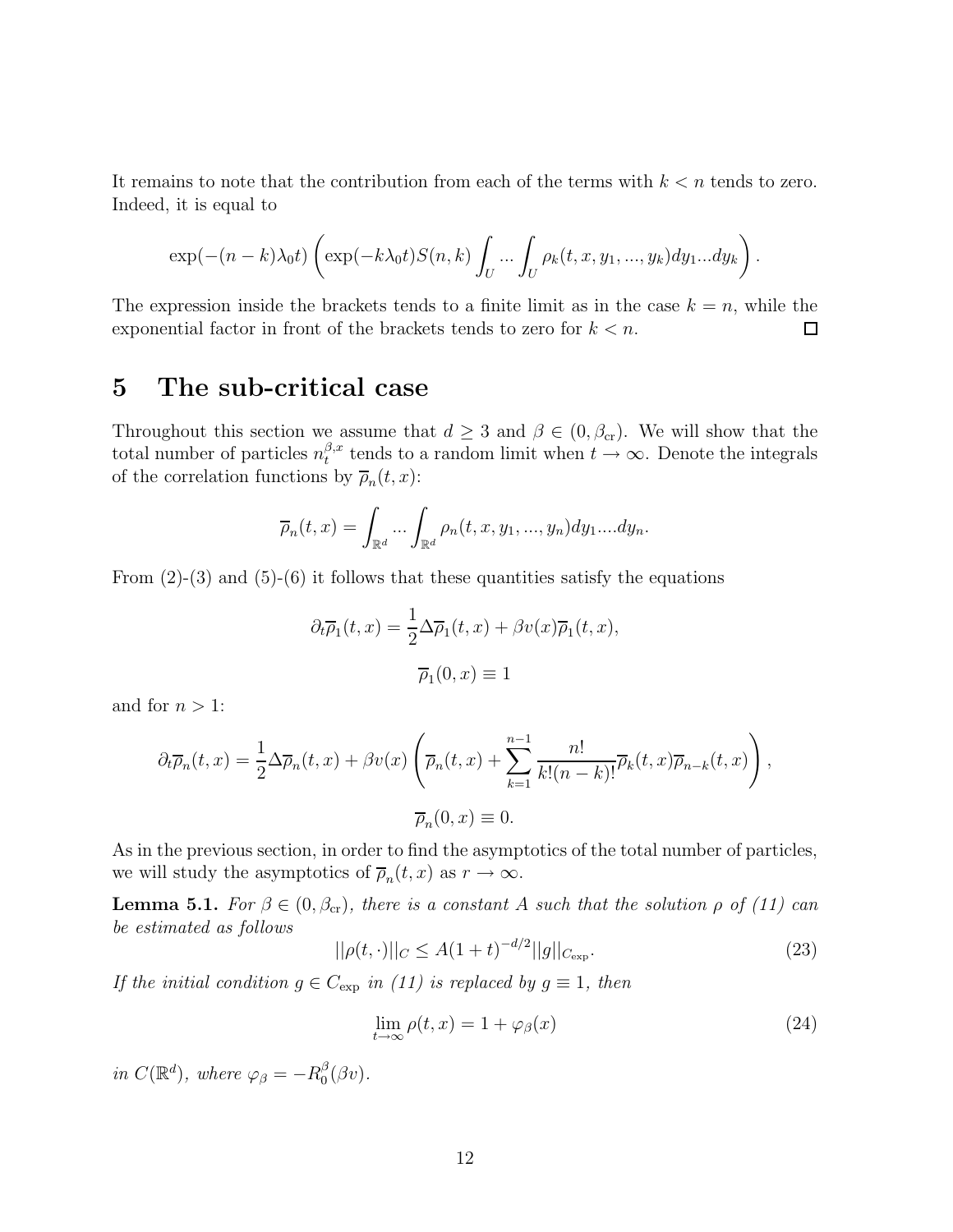*Proof.* Let  $d \geq 3$  be odd. As in (13), we represent the solution as an integral

$$
\rho(t,\cdot)=-\frac{1}{2\pi i}\int_{{\rm Re}\lambda=1}e^{\lambda t}R_{\lambda}^{\beta}gd\lambda.
$$

Since the integrand is analytic in  $\mathbb{C}'$  with appropriate decay at infinity and has a limit as  $\lambda \rightarrow 0$ , we can replace the contour of integration by

$$
\gamma = \{ z \in \mathbb{C} : \text{Re} z = -|\text{Im} z| \}.
$$

Using the representation (8) for  $R_{\lambda}^{\beta}$ , we obtain

$$
\rho(t,\cdot) = -\frac{1}{2\pi i} \int_{\gamma} e^{\lambda t} (Q_d^{\beta} \lambda^{\frac{d}{2}-1} + P_d^{\beta}(\lambda) + O(|\lambda|^{\frac{d}{2}})) g d\lambda.
$$

The contribution to the integral from the first term is estimated as follows

$$
||Q_d^{\beta}g\int_{\gamma}e^{\lambda t}\lambda^{\frac{d}{2}-1}d\lambda||_C=||Q_d^{\beta}gt^{-\frac{d}{2}}\int_{\gamma}e^s s^{\frac{d}{2}-1}ds||_C\leq At^{-\frac{d}{2}}||g||_{C\text{exp}},
$$

where we used the change of variable  $s = \lambda t$ . The contribution from the second term is equal to zero since the integrand is analytic and the contour can be moved arbitrarily far to the left along the real axis. The third term can be treated in the same way as the first one, resulting in the decay in t of order  $t^{-\frac{d}{2}-1}$ . The obtained estimates imply (23) for  $t \geq 1$ . Clearly (23) holds for  $t \leq 1$ .

The case when  $d \geq 4$  is even is treated similarly. The slight difference is that the contribution from the main term is now, up to a multiplicative constant, equal to

$$
Q_d^{\beta} g \int_{\gamma} e^{\lambda t} \lambda^{\frac{d}{2}-1} \ln(1/\lambda) d\lambda.
$$

After the change of variable  $s = \lambda t$ , the integral is seen to be equal to

$$
t^{-\frac{d}{2}} \int_{\gamma} e^s s^{\frac{d}{2}-1} \ln(t/s) ds = t^{-\frac{d}{2}} \ln t \int_{\gamma} e^s s^{\frac{d}{2}-1} ds + t^{-\frac{d}{2}} \int_{\gamma} e^s s^{\frac{d}{2}-1} \ln(1/s) ds.
$$

The first integral on the right hand side is equal to zero since the integrand is an analytic function, and the contour can therefore be moved arbitrarily far to the left along the real axis. The second term on the right hand side has the desired order in t.

It remains to prove (24). Note that  $w(t, x) = \rho(t, x) - 1$  is the solution of the problem

$$
\frac{\partial w(t,x)}{\partial t} = \frac{1}{2}\Delta w(t,x) + \beta v(x)w(t,x) + \beta v(x), \quad w(0,x) \equiv 0.
$$

By the Duhamel formula,

$$
w(t,\cdot) = \frac{-1}{2\pi i} \int_0^t \int_\gamma e^{\lambda(t-s)} R_\lambda^\beta(\beta v) d\lambda ds =
$$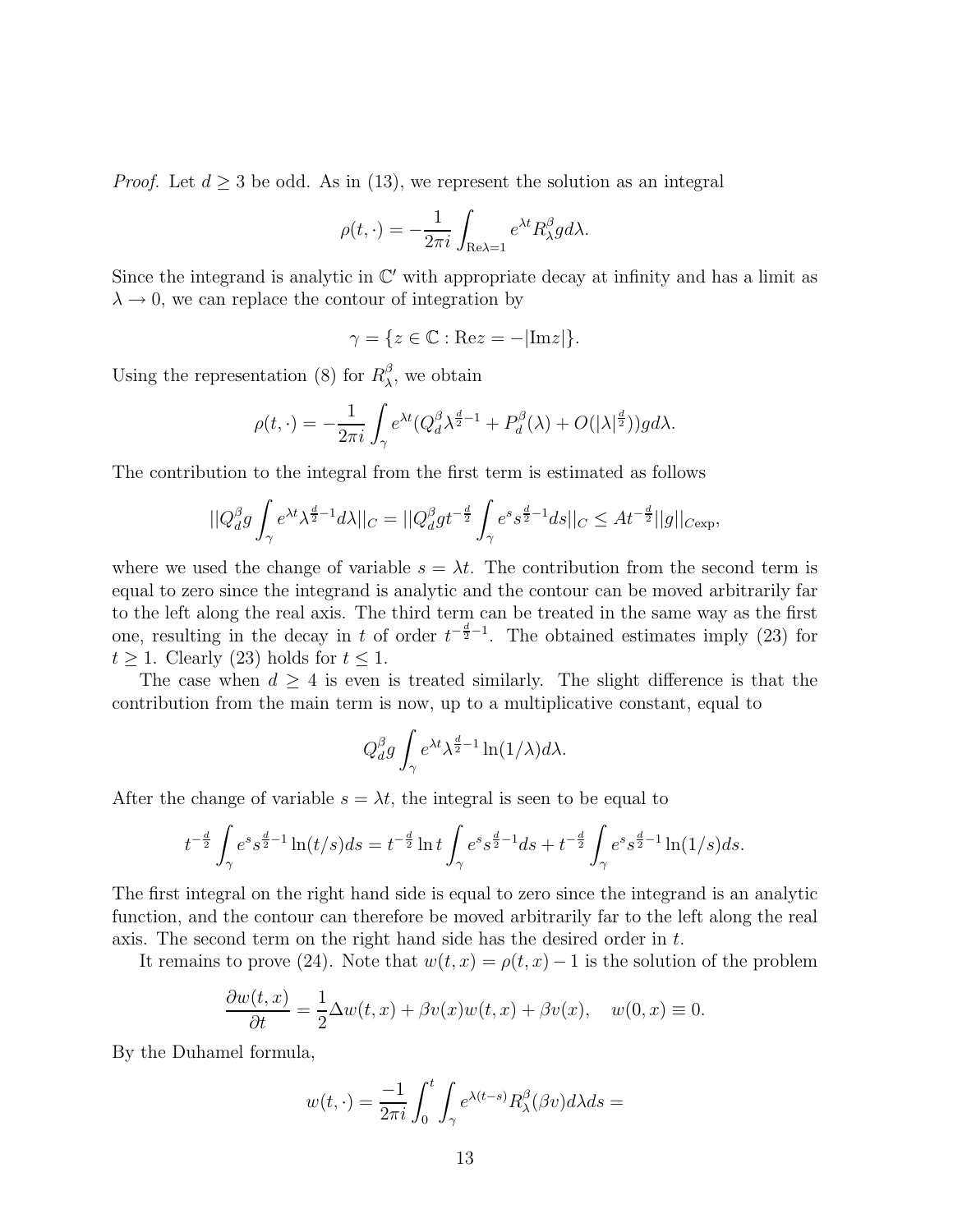$$
\frac{-1}{2\pi i} \int_{\gamma} \frac{e^{\lambda t} - 1}{\lambda} R^{\beta}_{\lambda}(\beta v) d\lambda = \frac{-1}{2\pi i} \int_{\gamma} \frac{e^{\lambda t}}{\lambda} R^{\beta}_{\lambda}(\beta v) d\lambda,
$$

since in the domain  $\gamma^+$  to the right of the contour  $\gamma$ , the operator  $R_\lambda^\beta$  is analytic and decays as  $|\lambda|^{-1}$  at infinity. We make the change of variables  $s = \lambda t$  and obtain, as  $t \to \infty$ ,

$$
\frac{-1}{2\pi i} \int_{\gamma} \frac{e^{\lambda t}}{\lambda} R^{\beta}_{\lambda}(\beta v) d\lambda = \frac{-1}{2\pi i} \int_{\gamma} \frac{e^s}{s} R^{\beta}_{s/t}(\beta v) ds \to R^{\beta}_{0}(\beta v) \frac{-1}{2\pi i} \int_{\gamma} \frac{e^s}{s} ds = \varphi_{\beta}.
$$

For  $g \in C_{\text{exp}}$ , we define  $J(g) = \int_0^\infty P_s g ds$ . From Lemma 5.1 it follows that

$$
||J(g)||_{C} \le A||g||_{C_{\exp}}
$$
\n(25)

for some constant A. Let us define the sequence of functions  $f_1, f_2, \dots$  inductively via:  $f_1 = 1 + \varphi_\beta$  and

$$
f_n = \beta \sum_{k=1}^{n-1} \frac{n!}{k!(n-k)!} J(vf_k f_{n-k}), \quad n \ge 2.
$$
 (26)

**Lemma 5.2.** For each  $n \geq 1$  we have

$$
\lim_{t \to \infty} \overline{\rho}_n(t, \cdot) = f_n \tag{27}
$$

in  $C(\mathbb{R}^d)$ .

*Proof.* For  $n = 1$ , the statement coincides with the second part of of Lemma 5.1. Let us assume that (27) holds for all natural numbers up to and including  $n-1$ . Define the functions  $c_k(t, x) = \overline{\rho}_k(t, x) - f_k(x)$ . Thus  $||c_k(t, \cdot)||_C \to 0$  as  $t \to \infty$  for  $k \leq n - 1$ . By the Duhamel principle applied to the equation for  $\bar{\rho}_n$ , we obtain

$$
\overline{\rho}_n(t,\cdot) = \int_0^t P_{t-s}(\beta v \sum_{k=1}^{n-1} \frac{n!}{k!(n-k)!} \overline{\rho}_k(s,\cdot) \overline{\rho}_{n-k}(s,\cdot)) ds
$$

$$
= \int_0^t P_{t-s}(\beta v \sum_{k=1}^{n-1} \frac{n!}{k!(n-k)!} f_k f_{n-k}) ds +
$$
(28)

$$
2\int_0^t P_{t-s}(\beta v \sum_{k=1}^{n-1} \frac{n!}{k!(n-k)!} c_k(s,\cdot) f_{n-k}) ds + \int_0^t P_{t-s}(\beta v \sum_{k=1}^{n-1} \frac{n!}{k!(n-k)!} c_k(s,\cdot) c_{n-k}(s,\cdot)) ds.
$$

From Lemma 5.1 it follows that  $||P_t g||_C \leq A(1+t)^{-d/2}||g||_{C_{\text{exp}}}$  for some constant A. Therefore the C-norm of the sum of the last two term on the right hand side of (28) is estimated from above by

$$
\int_0^t \gamma(s)(1+t-s)^{-d/2}ds,
$$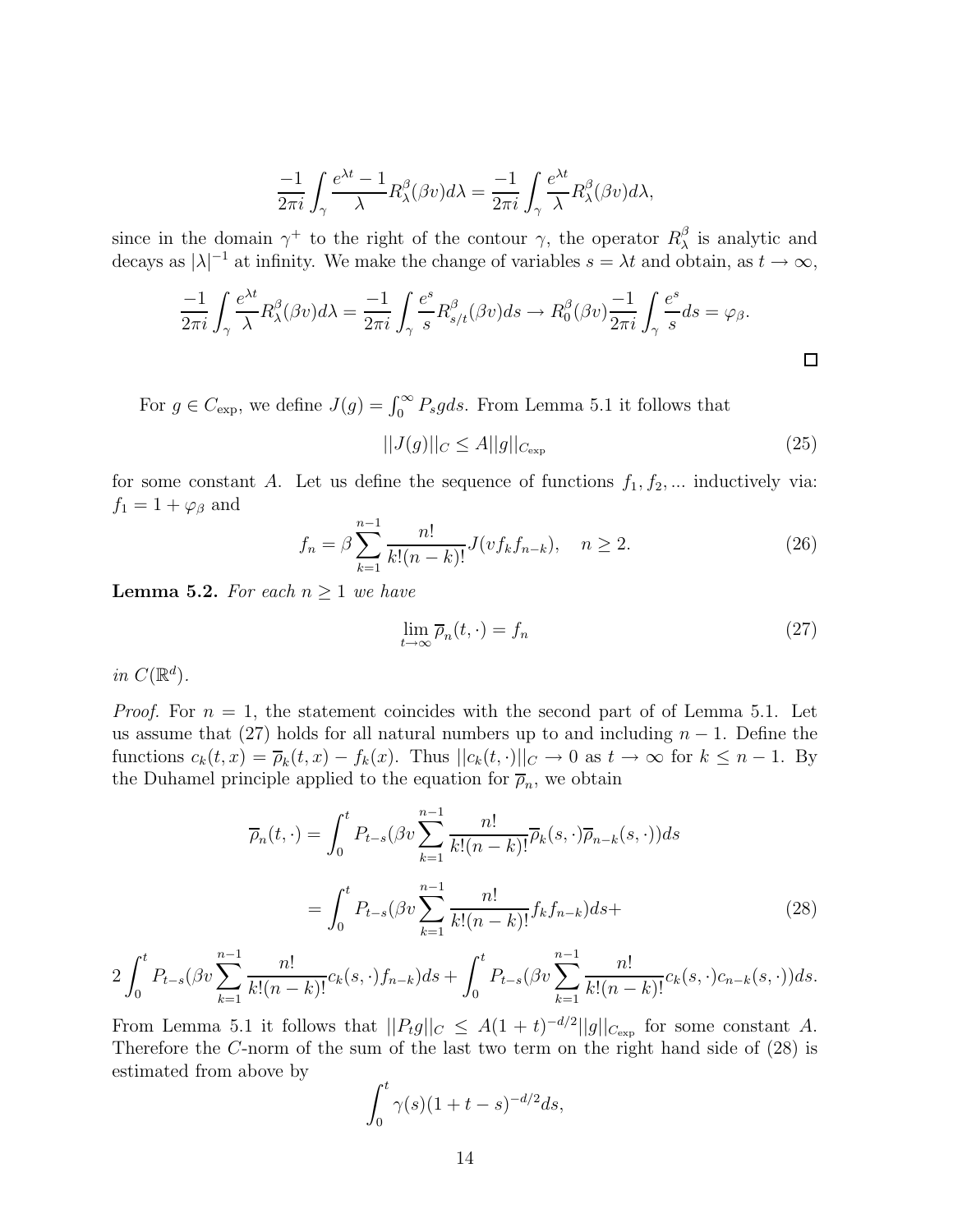where  $\gamma(s)$  is some function such that  $\gamma(s) \to 0$  as  $s \to \infty$ . The latter integral tends to zero when  $t \to \infty$  since  $d \geq 3$ . It remains to note that the first term on the right hand side of (28) tends to  $f_n$  in the C-norm, as immediately follows from the definition of J.  $\Box$ 

**Theorem 5.3.** For each  $x \in \mathbb{R}^d$ , the total number of particles  $n_t^{\beta,x}$  converges almost surely, as  $t \to \infty$ , to a random variable  $\zeta^{\beta,x}$  with the moments  $m_n(x) = \sum_{k=1}^n S(n,k) f_k(x)$ .

*Proof.* Since  $n_t^{\beta,x}$  is monotonically increasing in t, and the moments converge to  $m_n(x)$ (as follows from (22) and Lemma 5.2), we have convergence almost surely to a random variable with the specified moments. 囗

#### **6 The critical case**

Throughout this section we assume that  $d \geq 3$ . We will show that for  $\beta = \beta_{cr}$  the total number of particles tends almost surely to a finite random limit, while the expectation of the number of particles tends to infinity.

It is clear that the random variables  $n_t^{\beta,x}$  can be realized on a common probability space in such a way that  $n_t^{\beta,x} \leq n_{t'}^{\beta',x}$  $t^{(s',x)}_{t'}$  whenever  $\beta \leq \beta'$  and  $t \leq t'$ . Therefore, in order to show that  $En_t^{\beta_{cr},x} \to \infty$  as  $t \to \infty$ , it is sufficient to show that

$$
\lim_{\beta \uparrow \beta_{\rm cr}} \lim_{t \to \infty} \mathbf{E} n_t^{\beta, x} = \infty.
$$

This follows from Lemma 7.3 of [6], which can be stated as follows:

**Lemma 6.1.** There are positive constant  $b_d$ ,  $d \geq 3$ , such that

$$
\lim_{t \to \infty} \mathbf{E} n_t^{\beta, x} = \frac{b_d}{\beta_{cr} - \beta} \psi_{\beta_{cr}}(x) + O(1) \quad \text{as} \quad \beta \uparrow \beta_{cr}
$$

is valid in  $C(\mathbb{R}^d)$ , where  $\psi_{\beta_{cr}}$  is the positive ground state for  $L^{\beta_{cr}}$ .

Now we prove the main theorem of this section.

**Theorem 6.2.** For each x, the limit  $\eta^x := \lim_{t \to \infty} n_t^{\beta_{\text{cr}},x}$  is finite almost surely.

*Proof.* Let  $S(x) = P(\eta^x = \infty)$ . Let us show that  $S(x)$  depends continuously on x. Indeed, let  $x \in \mathbb{R}^d$  and  $\varepsilon > 0$  be fixed. There exist  $\delta > 0$  and  $t > 0$  such that for  $|y - x| \leq \delta$  the branching processes starting at  $x$  and  $y$  have the following properties:

(a) The probability that at least one branching occurs on the interval  $[0, t]$  for either of the processes does not exceed  $\varepsilon/3$ ;

(b) There is a positive function  $q(z)$  such that  $\int_{\mathbb{R}^d} q(z) \geq 1 - \varepsilon/3$ , which serves as a lower bound for both of the heat kernels  $p(t, x, z)$  and  $p(t, y, z)$ .

This shows that the branching processes starting at  $x$  and  $y$  can be coupled on an event of probability at least  $1-\varepsilon$ , and therefore  $|S(x)-S(y)| \leq \varepsilon$ , proving the continuity.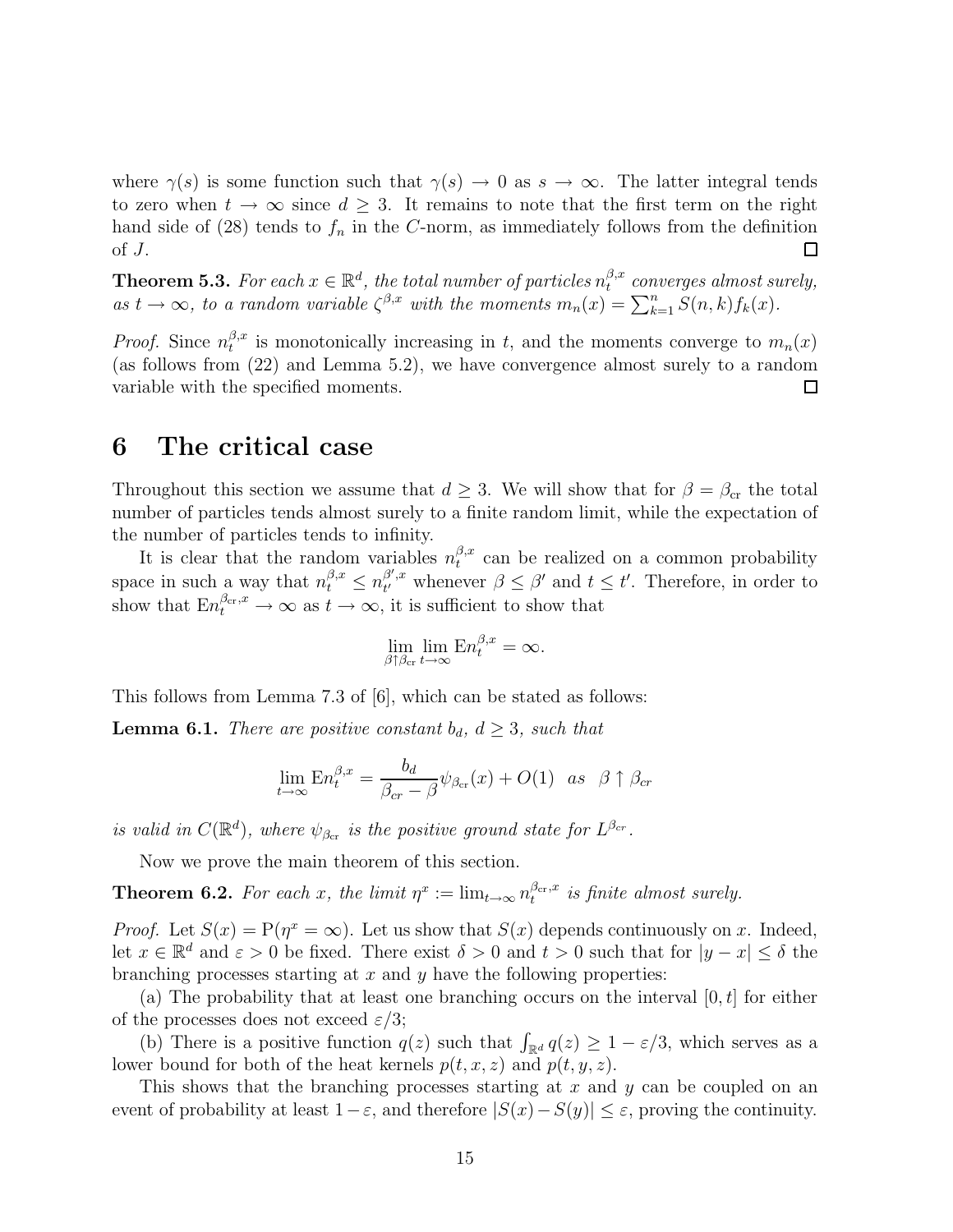Suppose that  $S(x)$  is not identically equal to zero. Then  $S(x) \neq 0$  on a set of positive measure, due to the continuity. By the Markov property,  $S(x) \geq \int_{\mathbb{R}^d} p(1, x, z) S(z) dz$ , which shows that  $S(x) > 0$  for all  $x \in \mathbb{R}^d$ . Let

$$
m = \min_{x \in \text{supp}(v)} S(x) > 0.
$$

Let  $\Omega^x = \{\eta^x = \infty\}$ . Take  $N = [4/m] + 1$ . Let  $r^x$  be the probability that there are at least N particles on the support of v before time  $t = 1$ . Clearly, there is a positive constant r such that

$$
r^x \ge r \quad \text{for all} \ \ x \in \text{supp}(v). \tag{29}
$$

Define the random times  $\tau_1^x, \tau_2^x, \ldots$  to be the consecutive instances of branching for the process starting at x. There is at least one particle on  $\text{supp}(v)$  at each of the times  $\tau_n^x$ , and  $\tau_n^x \to \infty$  almost surely on  $\Omega^x$ . Therefore, from (29) and the Markov property it follows that almost surely on  $\Omega^x$  there is a random time  $\tau^x$  such that there are N particles on the support of v at the time  $\tau^x$ . Therefore, there exists  $T < \infty$  such that  $P(\tau^x \leq T) \geq m/2$ for  $x \in \text{supp}(v)$ . Note that T can be taken to be independent of x using the continuity in x of the probabilities under consideration and the compactness of supp(v).

Now fix an arbitrary  $x \in \text{supp}(v)$ . We saw that with probability at least  $m/2$  there are at least N particles at time  $\tau^x$  and therefore also at time T, that is  $En_{\tau}^{\beta_{\text{cr}},x} \ge Nm/2$ . Applying the Markov property with respect to the stopping time  $\tau^x$  and using the fact that the particles move independently, we see that  $\text{En}_{2T}^{\beta_{\text{cr}},x} \geq (Nm/2)^2$  and, continuing by induction, that  $\text{En}_{kT}^{\beta_{\text{cr}},x} \geq (Nm/2)^k \geq 2^k$ .

Therefore, the expectation of the total number of particles grows at least exponentially with some exponent  $\gamma > 0$ . On the other hand, from the arguments in Theorem 4.4 it follows that for  $\beta > \beta_{cr}$  the expectation of the number of particles grows exponentially with the exponent  $\lambda_0(\beta)$ . Since  $\lambda_0(\beta) \downarrow 0$  as  $\beta \downarrow \beta_{cr}$  and  $n_t^{\beta,x}$  depends monotonically on β, we conclude that  $γ = 0$ . Thus we come to a contradiction with our assumption that  $S(x)$  is not identically zero.  $\Box$ 

**Remark 1.** It is not difficult to see that the random variables  $n_t^{\beta,x}$  can be realized on a common probability space in such a way that  $\zeta^{\beta,x}$  from Theorem 5.3 converge almost surely, as  $\beta \uparrow \beta_{cr}$ , to  $\eta^x$ .

**Remark 2.** Using the spectral techniques similar to those employed above and in [6], one can get the asymptotics of the higher order moments of  $n_t^{\beta_{cr},x}$ .

## **7 Appendix**

Here we prove several statements on the analytic properties of the resolvent  $R^{\beta}_{\lambda}$ . We largely follow [6]. The new steps concern the asymptotics of the resolvent as  $\lambda \to 0$ . Denote

$$
A_{\lambda} = v(x)R_{\lambda}^{0} : C_{\exp}(\mathbb{R}^{d}) \to C_{\exp}(\mathbb{R}^{d}).
$$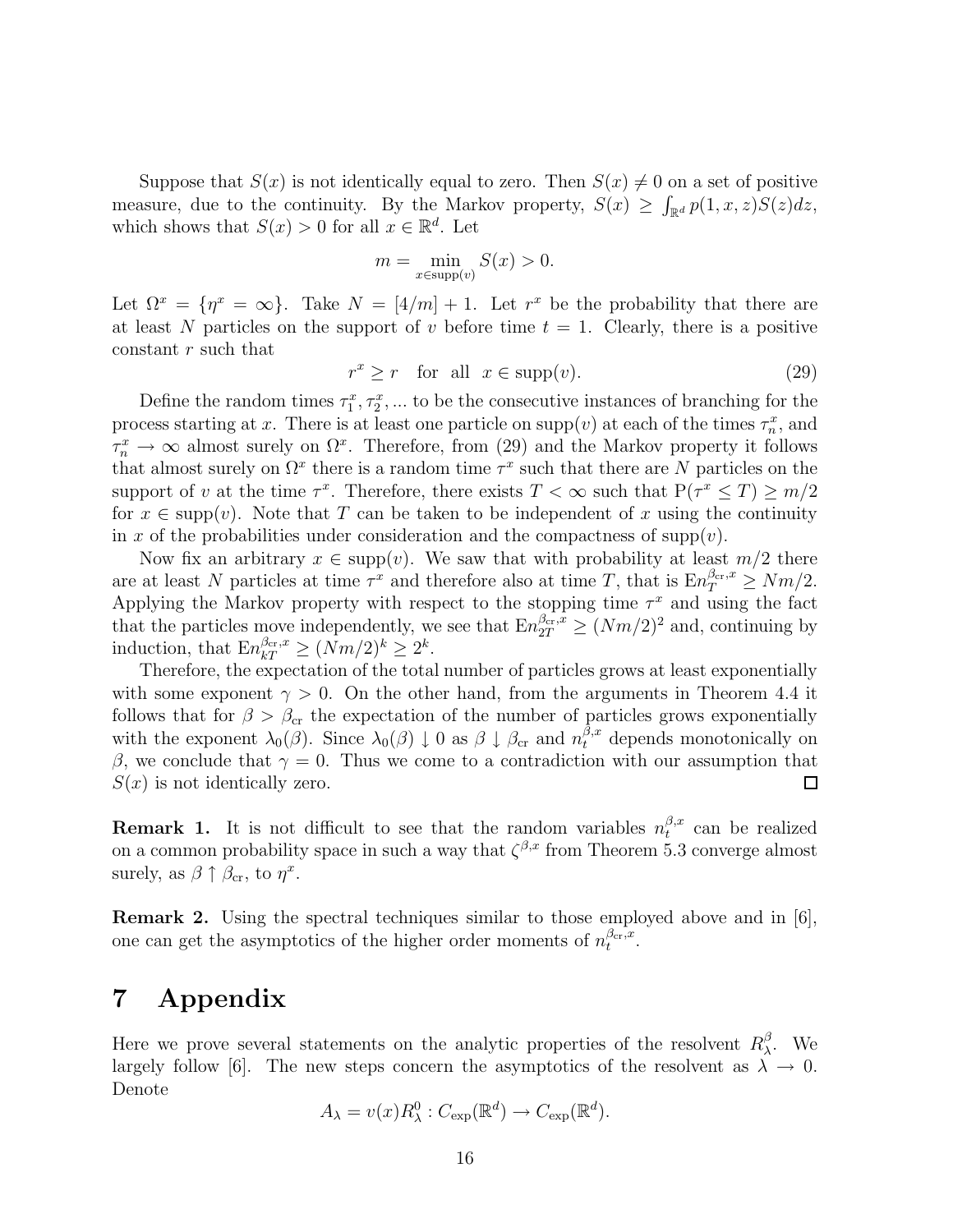The following lemma is similar to Lemmas 5.1 and 5.2 of [6] (see also [15] for a similar statement for general elliptic operators), the difference being that we now obtain a more precise asymptotics of  $R_{\lambda}^0$  and  $A_{\lambda}$  near the origin.

**Lemma 7.1.** Consider the operators  $R^0_\lambda$  :  $C_{\text{exp}}(\mathbb{R}^d) \rightarrow C(\mathbb{R}^d)$  and  $A_\lambda$  :  $C_{\text{exp}}(\mathbb{R}^d) \rightarrow$  $C_{\exp}(\mathbb{R}^d).$ 

- (1) The operators  $R^0_\lambda$  and  $A_\lambda$  are analytic in  $\lambda \in \mathbb{C}'$ .
- (2) The operator  $A_{\lambda}$  is compact for  $\lambda \in \mathbb{C}'$ .

(3) For each  $\varepsilon > 0$ , we have  $\max(||R_\lambda^0||, ||A_\lambda||) = O(1/|\lambda|)$  as  $\lambda \to \infty$ ,  $|\arg \lambda| \leq \pi - \varepsilon$ .

(4) The operator  $R^0_\lambda$  has the following asymptotic behavior as  $\lambda \to 0$ ,  $\lambda \in \mathbb{C}'$ :

$$
R_{\lambda}^{0} = Q_d \lambda^{\frac{d}{2}-1} + P_d(\lambda) + O(|\lambda|^{\frac{d}{2}}), \quad d \ge 3, \quad d - \text{odd}, \tag{30}
$$

$$
R_{\lambda}^{0} = Q_d \lambda^{\frac{d}{2}-1} \ln(1/\lambda) + P_d(\lambda) + O(|\lambda|^{\frac{d}{2}} |\ln \lambda|), \quad d \ge 4, \quad d - \text{even}, \tag{31}
$$

where  $P_d$  are polynomials with coefficients which are bounded operators and

$$
Q_d f \equiv q_d \int_{\mathbb{R}^d} f(x) dx,
$$

where  $q_d \neq 0$ .

**Remark.** The term with the coefficient  $Q_d$  is the main non-analytic term of the expansion as  $\lambda \to 0$ .

*Proof.* Let d be odd. From (7) it follows that the kernel  $R^0_\lambda(x)$  is an analytic function of  $\lambda \in \mathbb{C}'$  and the following estimates holds

$$
|R_{\lambda}^{0}(x)| \leq C_{d} |\sqrt{\lambda}|^{d-2} |\sqrt{\lambda}x|^{2-d}, \quad |\sqrt{\lambda}x| \leq 1,
$$
\n(32)

$$
|R^0_\lambda(x)| \le C_d |\sqrt{\lambda}|^{d-2} |e^{-\sqrt{2\lambda}|x|} ||\sqrt{\lambda}x|^{\frac{1-d}{2}}, \quad |\sqrt{\lambda}x| \ge 1. \tag{33}
$$

Moreover, these estimate admits differentiation in  $\lambda$  and x resulting in

$$
|\frac{\partial R^0_\lambda(x)}{\partial \lambda}| \le C'_d |\sqrt{\lambda}|^{d-4} |\sqrt{\lambda}x|^{2-d}, \quad |\sqrt{\lambda}x| \le 1,
$$
\n(34)

$$
\left|\frac{\partial R^0_\lambda(x)}{\partial \lambda}\right| \le C'_d |\sqrt{\lambda}|^{d-2} |e^{-\sqrt{2\lambda}|x|} | |\sqrt{\lambda}x|^{\frac{1-d}{2}} \left(\frac{1}{|\lambda|} + \frac{|x|}{|\sqrt{\lambda}|}\right), \quad |\sqrt{\lambda}x| \ge 1,\tag{35}
$$

and

$$
|\nabla_x R_\lambda^0(x)| \le C_d'' |\sqrt{\lambda}|^{d-2} |\sqrt{\lambda}x|^{2-d} \frac{1}{|x|}, \quad |\sqrt{\lambda}x| \le 1,\tag{36}
$$

$$
|\nabla_x R_\lambda^0(x)| \le C_d'' |\sqrt{\lambda}|^{d-2} |e^{-\sqrt{2\lambda}|x|} |\sqrt{\lambda}x|^{\frac{1-d}{2}} (\frac{1}{|x|} + |\sqrt{\lambda}|), \quad |\sqrt{\lambda}x| \ge 1. \tag{37}
$$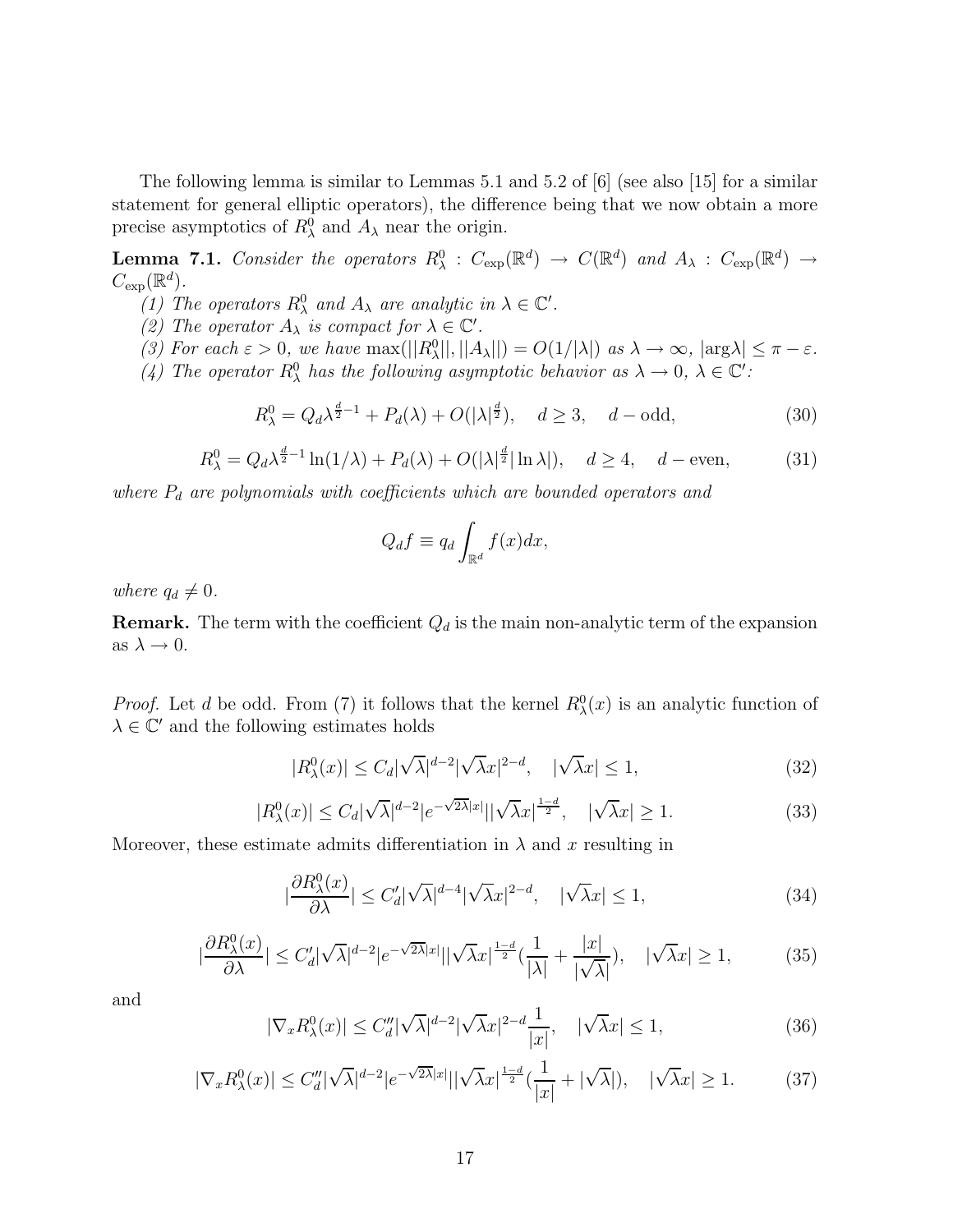where  $C_d$ ,  $C'_d$  and  $C''_d$  are positive constants. The estimates (32)-(33) and (34)-(35) imply the analyticity of the operators  $R^0_\lambda$  and  $A_\lambda$ .

The estimates (32)-(33) and (36)-(37) imply that the operator  $R^0_\lambda: C_{\text{exp}}(\mathbb{R}^d) \to C^1(\mathbb{R}^d)$ is bounded. Then the standard Sobolev embedding theorem implies the compactness of the operator  $A_{\lambda} = v R_{\lambda}^0$  in the space  $C_{\text{exp}}(\mathbb{R}^d)$ .

In order to prove the third statement of the lemma, we observe that the norm of  $R_\lambda^0$ can be estimated by  $\int_{\mathbb{R}^d} |R_{\lambda}^0(x)| dx$ , which is of order  $O(1/|\lambda|)$  as  $\lambda \to \infty$ ,  $|\arg \lambda| \leq \pi - \varepsilon$ , due to (32)-(33).

To prove the fourth statement, we need a more detailed asymptotics of the kernel  $R^0_\lambda(x)$  when  $|\sqrt{\lambda}x| \downarrow 0$ . Namely, it follows from the properties of the Hankel functions and (7) that there are a constant  $a_d \in \mathbb{C}$  and a polynomial  $b_d$  with complex coefficients such that

$$
R^0_\lambda(x) = |x|^{2-d} \left( a_d(\sqrt{\lambda}|x|)^{d-2} + b_d(\lambda|x|^2) + O(|\sqrt{\lambda}x|^d) \right) \quad \text{as} \quad |\sqrt{\lambda}x| \downarrow 0, \quad \lambda \in \mathbb{C}'. \tag{38}
$$

Combined with (33) and the definition of the space  $C_{\text{exp}}(\mathbb{R}^d)$ , this easily implies the fourth statement of the lemma.

The case of even d is similar. The main difference concerns formulas  $(32)$  and  $(38)$ . The estimate (32) remains valid except the case  $d = 2$ , where it is replaced by

$$
|R_{\lambda}^{0}(x)| \leq C_{2}|\ln\sqrt{\lambda}x|, \quad |\sqrt{\lambda}x| \leq 1,
$$

while (38) is replaced by

$$
R^0_\lambda(x) = |x|^{2-d} \left( a_d(\sqrt{\lambda}|x|)^{d-2} \ln(\sqrt{\lambda}|x|) + b_d(\lambda|x|^2) + O(|\sqrt{\lambda}x|^d |\ln(\sqrt{\lambda}|x|)|) \right) \tag{39}
$$

 $\sqrt{\lambda}x$   $\downarrow$  0,  $\lambda \in \mathbb{C}'$ . The rest of the arguments proceed as earlier, but now employing as | (39) instead of (38). □

The following lemma is simply a resolvent identity.

**Lemma 7.2.** For  $\lambda \in \mathbb{C}'$ , we have the following relation between the meromorphic operator-valued functions

$$
R_{\lambda}^{\beta} = R_{\lambda}^{0} - R_{\lambda}^{0} (I + \beta v(x) R_{\lambda}^{0})^{-1} (\beta v(x) R_{\lambda}^{0})
$$
\n(40)

**Remark.** Note that (40) can be written as

$$
R_{\lambda}^{\beta} = R_{\lambda}^{0} - R_{\lambda}^{0} (I + \beta A_{\lambda})^{-1} (\beta v(x) R_{\lambda}^{0}).
$$

From here it also follows that

$$
R_{\lambda}^{\beta} = R_{\lambda}^{0} (I + \beta A_{\lambda})^{-1}, \qquad (41)
$$

which should be understood as an identity between meromorphic in  $\lambda$  operators acting from  $C_{\exp}(\mathbb{R}^d)$  to  $C(\mathbb{R}^d)$ .

The kernels of the operators  $I + \beta A_\lambda$ ,  $\lambda \in \mathbb{C}'$ , are described by the following lemma.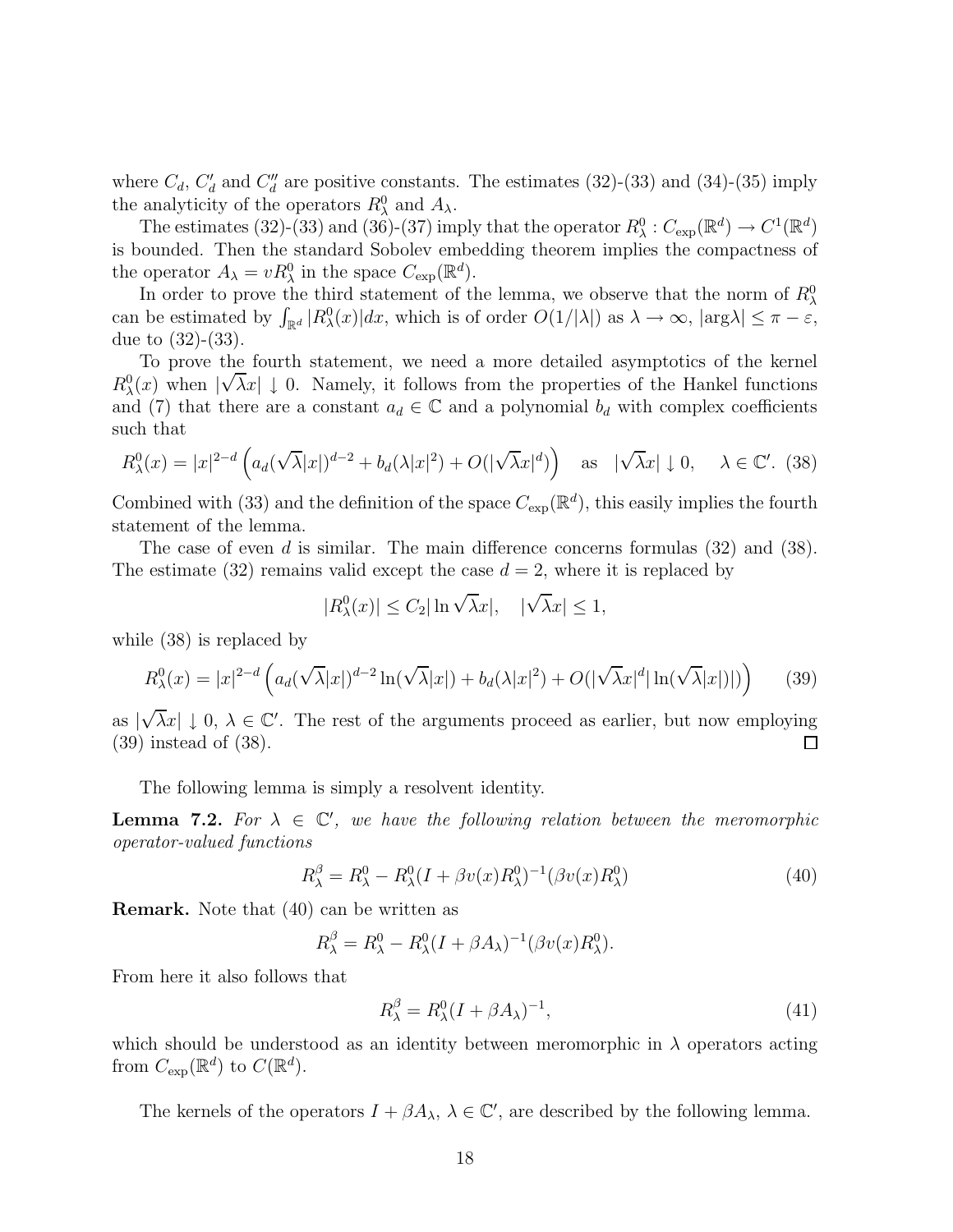**Lemma 7.3.** (1) The operator-valued function  $(I + \beta A_\lambda)^{-1}$  is meromorphic in  $\mathbb{C}'$ . It has a pole at  $\lambda \in \mathbb{C}'$  if and only if  $\lambda$  is an eigenvalue of  $L^{\beta}$ . These poles are of the first order.

(2) Let  $\lambda_i(\beta)$  be a positive eigenvalue of  $L^{\beta}$ . There is a one-to-one correspondence between the kernel of the operator  $I + \beta A_{\lambda_i}$  and the eigenspace of the operator  $L^{\beta}$  corresponding to the eigenvalue  $\lambda_i$ . Namely, if  $(I + \beta A_{\lambda_i})h = 0$ , then  $\psi = -R_{\lambda_i}^0 h$  is an eigenfunction of  $L^{\beta}$  and  $h = \beta v \psi$ .

(3) If  $d \geq 3$ , there is a one-to-one correspondence between the kernel of the operator  $I + \beta A_0$  and solution space of the problem

$$
L^{\beta}(\psi) = \frac{1}{2}\Delta\psi + \beta v(x)\psi = 0, \quad \psi(x) = O(|x|^{2-d}), \quad \frac{\partial\psi}{\partial r}(x) = O(|x|^{1-d}) \quad \text{as} \quad r = |x| \to \infty.
$$
\n
$$
(42)
$$

Namely, if  $(I + \beta A_0)h = 0$  for  $h \in C_{exp}(\mathbb{R}^d)$ , then  $\psi = -R_0^0 h$  is a solution of  $(42)$  and  $h = \beta v \psi$ .

*Proof.* The operator  $A_{\lambda}$ ,  $\lambda \in \mathbb{C}'$ , is analytic, compact, and tends to zero as  $\lambda \to +\infty$  by Lemma 7.1. Therefore  $(I + \beta A_\lambda)^{-1}$  is meromorphic by the Analytic Fredholm Theorem.

If  $\lambda \in \mathbb{C}'$  is a pole of  $(I + \beta A_{\lambda})^{-1}$ , then it is also a pole of the same order of  $R_{\lambda}^{\beta}$ as follows from (41) since the kernel of  $R_{\lambda}^{0}$  is trivial. Therefore the pole is simple and coincides with one of the eigenvalues  $\lambda_i$ . Note that  $\lambda$  is a pole of  $(I + \beta A_\lambda)^{-1}$  if and only if the kernel of  $I + \beta A_\lambda$  is non-trivial. Let  $h \in C_{\text{exp}}(\mathbb{R}^d)$  be such that  $||h||_{C_{\text{exp}}(\mathbb{R}^d)} \neq 0$  and  $(I + \beta v R_\lambda^0)h = 0$ . Then  $\psi := -R_\lambda^0 h \in L^2(\mathbb{R}^d)$  and  $(\frac{1}{2}\Delta - \lambda + \beta v)\psi = 0$ , that is  $\psi$  is an eigenfunction of  $L^{\beta}$ .

Conversely, let  $\psi \in L^2(\mathbb{R}^d)$  be an eigenfunction corresponding to an eigenvalue  $\lambda_i$ , that is

$$
(\frac{1}{2}\Delta - \lambda_i)\psi + \beta v\psi = 0.
$$
\n(43)

Denote  $h = \beta v \psi$ . Then  $(\frac{1}{2}\Delta - \lambda_i)\psi = -h$ . Thus  $\psi = -R_{\lambda_i}^0 h$  and (43) implies that h satisfies  $(I + \beta v R_{\lambda_i}^0)h = 0$ . Note that  $h \in C^{\infty}(\mathbb{R}^d)$ , h vanishes outside supp $(v)$ , and therefore belongs to the kernel of  $I + \beta A_{\lambda_i}$ . This completes the proof of the first two statements.

Similar arguments can be used to prove the last statement. If  $h \in C_{\text{exp}}(\mathbb{R}^d)$  is such that  $||h||_{C_{exp}(\mathbb{R}^d)} \neq 0$  and  $(I + \beta A_0)h = 0$ , then h has compact support and the integral operator  $R_0^0$  can be applied to h. It is clear that  $\psi := -R_0^0 h$  satisfies (42).

In order to prove that any solution of (42) corresponds to an eigenvector of  $I + \beta A_0$ , one only needs to show that the solution  $\psi$  of the problem (42) can be represented in the form  $\psi = -R_0^0 h$  with  $h = \beta v \psi$ . The latter follows from the Green formula

$$
\psi(x) = -(R_0^0(\beta v\psi))(x) + \int_{|y|=a} [R_0^0(x-y)\psi_r'(y) - \frac{\partial}{\partial r}R_0^0(x-y)\psi(y)]ds, \quad |x| < a,
$$

after passing to the limit as  $a \to \infty$ .

 $\Box$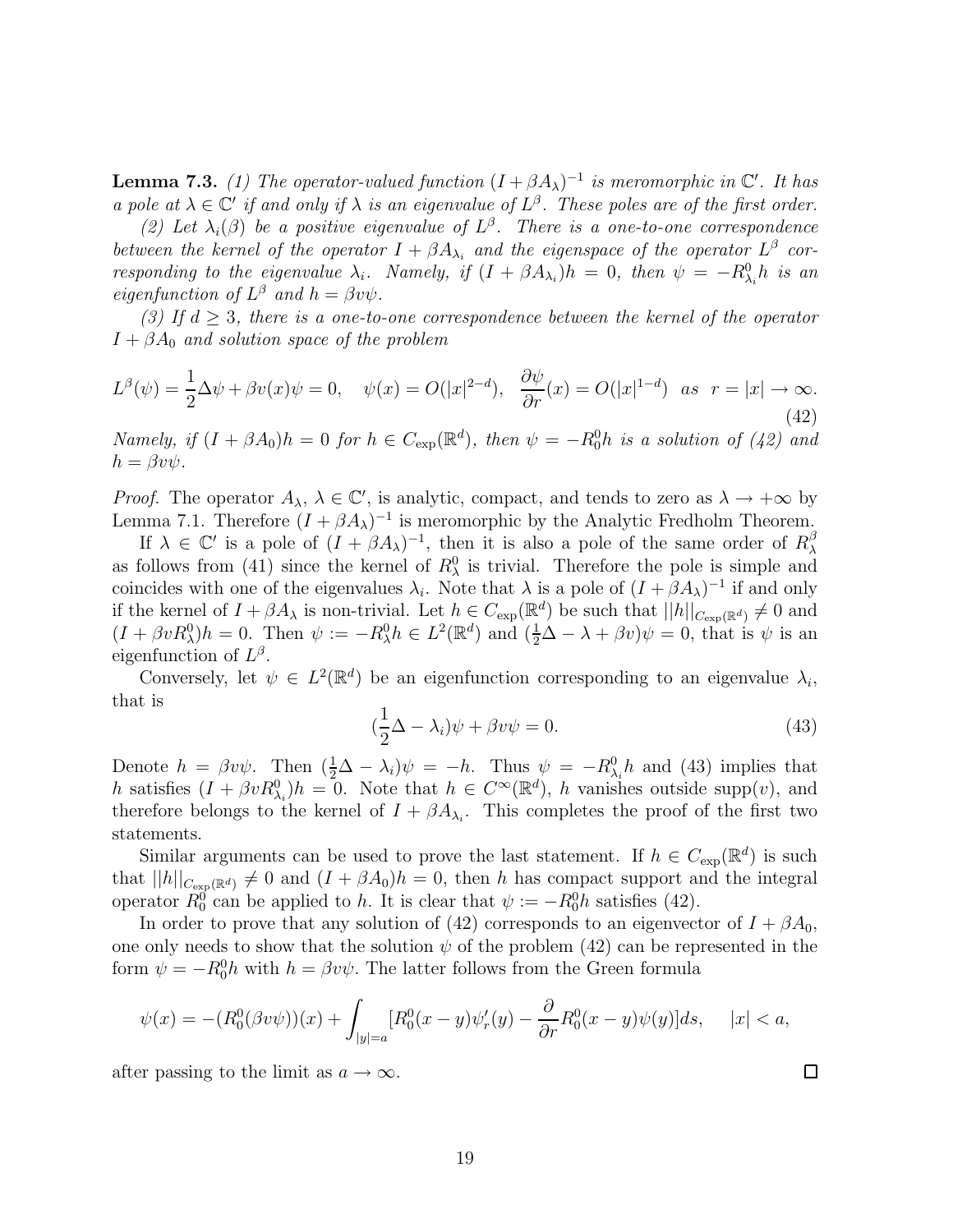**Remark.** The relations (42) are an analogue of the eigenvalue problem for zero eigenvalue and the eigenfunction  $\psi$  which does not necessarily belong to  $L^2(\mathbb{R}^d)$ . We shall call a non-zero solution of (42) a ground state.

Due to the monotonicity and continuity of  $\lambda = \lambda_0(\beta)$  for  $\beta > \beta_{cr}$ , we can define the inverse function

$$
\beta = \beta(\lambda) : [0, \infty) \to [\beta_{cr}, \infty).
$$

We'll prove that the operator  $-A_\lambda$ ,  $\lambda > 0$ , has a non-negative kernel and has a positive simple eigenvalue such that all the other eigenvalues are smaller in absolute value. Such an eigenvalue is called the principal eigenvalue.

**Lemma 7.4.** The operator  $-A_\lambda$ ,  $\lambda > 0$ , has the principal eigenvalue. This eigenvalue is equal to  $1/\beta(\lambda)$  and the corresponding eigenfunction can be taken to be positive in the interior of supp(v) and equal to zero outside of supp(v). If  $d \geq 3$ , then the same is true for the operator  $-A_0$  (in particular,  $\beta_{cr} > 0$ ).

*Proof.* The maximum principle for the operator  $(\frac{1}{2}\Delta - \lambda)$ ,  $\lambda > 0$ , implies that the kernel of the operator  $R^0_\lambda$ ,  $\lambda > 0$ , is negative. Thus, by (7), for all y the kernel of  $-A_\lambda$  is positive when x is in the interior of supp(v) and zero otherwise. Thus  $-A_\lambda$ ,  $\lambda > 0$ , has the principal eigenvalue (see [14]). On the other hand, by Lemma 7.3,  $1/\beta(\lambda)$  is a positive eigenvalue of  $-A_\lambda$ . Note that this is the largest positive eigenvalue of  $-A_\lambda$ . Indeed, if  $\mu = 1/\beta' > 1/\beta(\lambda)$  is an eigenvalue of  $-A_{\lambda}$ , then  $\lambda$  is one of the eigenvalues  $\lambda_i$  of  $L^{\beta'}$  by Lemma 7.3. Therefore,  $\lambda_i(\beta') = \lambda_0(\beta)$  for  $\beta' < \beta$ . This contradicts the monotonicity of  $\lambda_0(\beta)$ . Hence the statement of the lemma concerning the case  $\lambda > 0$  holds.

For  $d \geq 3$ , the kernel of  $-A_0$  is equal to  $vP_d$  and has the same properties as the kernel of  $-A_\lambda$ ,  $\lambda > 0$ . Thus  $-A_0$  has the principal eigenvalue. Since  $A_\lambda \to A_0$  as  $\lambda \downarrow 0$ , the principal eigenvalue  $1/\beta(\lambda)$  converges to the principal eigenvalue  $\mu < \infty$  of  $-A_0$ . On the other hand,  $\beta(\lambda)$  is a continuous function, and therefore  $\mu = 1/\beta_{cr}$ , which proves the statement concerning the case  $\lambda = 0$ .  $\Box$ 

**Remark.** Let  $d \geq 3$ . Lemmas 7.3 and 7.4 imply that the ground state of the operator  $L^{\beta}$  for  $\beta = \beta_{cr}$  (defined by (42)) is defined uniquely up to a multiplicative constant and corresponds to the principal eigenvalue of  $A_0$ . If  $\beta < \beta_{cr}$ , then the ground state (with  $\lambda = 0$ ) does not exist and the operator  $I + \beta A_0$  has a bounded inverse.

We can finally proceed with the proof of Lemma 3.2.

*Proof of Lemma 3.2.* The analytic properties of  $R^{\beta}_{\lambda}$  follow from (41) and the corresponding properties of  $(I + \beta A_\lambda)^{-1}$  which are in turn due to Lemma 7.3.

By Lemma 7.1, the norm of  $A_\lambda$  decays at infinity when  $\lambda \to \infty$ ,  $|\arg \lambda| \leq \pi - \varepsilon$ . Therefore there is  $\Lambda > 0$  such that the operator  $(I + \beta A_\lambda)^{-1}$  is bounded for  $|\arg \lambda| \leq \pi - \varepsilon$ ,  $|\lambda| \geq \Lambda$ . The decay of the norm of  $R_{\lambda}^{\beta}$  now follows from (41) and the third part of Lemma 7.1.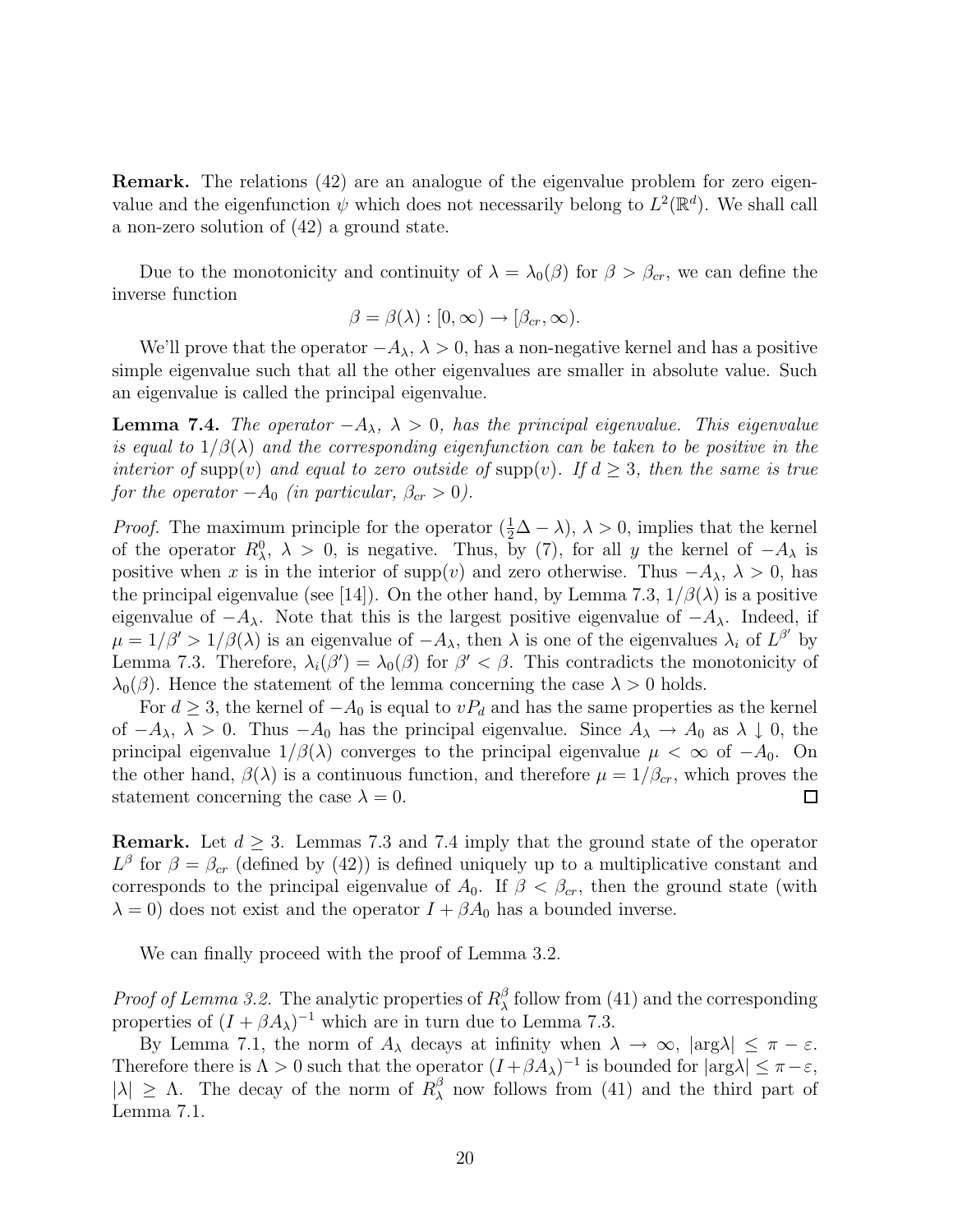Now let us prove (8). Let  $d \geq 3$  be odd. We use (30) to represent  $I + \beta A_{\lambda}$  as

$$
I + \beta A_{\lambda} = B + C_{\lambda},
$$

where  $B = I + \beta A_0$  and  $C_{\lambda} = \beta v (Q_d \lambda^{\frac{d}{2}-1} + P_d(\lambda) - P_d(0) + O(|\lambda|^{\frac{d}{2}}))$ . Since B is invertible (see the Remark following Lemma 7.4) and  $C_{\lambda} \to 0$  as  $\lambda \to 0$ ,  $\lambda \in \mathbb{C}'$ , we have

$$
(I + \beta A_{\lambda})^{-1} = (B + C_{\lambda})^{-1} = (I - (B^{-1}C_{\lambda}) + (B^{-1}C_{\lambda})^2 - ... )B^{-1}
$$

for all sufficiently small  $\lambda \in \mathbb{C}'$ . Combining this with (41) and using (30), we obtain (8). In order to prove (9), we can repeat the same arguments, starting with (31) instead of (30).  $\Box$ 

**Acknowledgements**: The author is grateful to S. Molchanov for introducing him to this problem and valuable discussions. While working on this article, the author was supported by the NSF grant DMS-0854982.

#### **References**

- [1] Albeverio, S., Bogachev L., Yarovaya E., Asymptotics of branching symmetric random walk on the lattice with a single source, C. R. Acad. Sci. Paris Sr. I Math. 326 (1998), no. 8, 975–980.
- [2] Albeverio, S., Bogachev, L., Yarovaya, E., Branching random walk with a single source, Communications in difference equations (Poznan, 1998), 9–19, Gordon and Breach, Amsterdam, 2000.
- [3] Asmussen S., Hering H., Strong Limit Theorems for general supercritical branching processes with applications to branching diffusions, Z. Wahrscheinlichkeitstheorie und Verw. Gebiete, 36 no 3, pp 195-212 (1976).
- [4] Bogachev L., Yarovaya E., A limit theorem for a supercritical branching random walk on  $Z^d$  with a single source, translation in Russian Math. Surveys 53 (1998), no. 5, 1086–1088.
- [5] Carmona, R. A.; Molchanov, S. A., Stationary parabolic Anderson model and intermittency. Probab. Theory Related Fields 102 (1995), no. 4, 433–453.
- [6] Cranston M., Koralov L., Molchanov S., Vainberg B., Continuous model for homopolymers, Journal of Functional Analysis 256 (2009), no. 8, 2656–2696.
- [7] Englander J., Harris S. C., Kyprianou A.E., Strong Law of Large numbers for branching diffusions, Annales de l'Institut Henri Poincar (B) Probability and Statistics, (2010), Vol.46, No. 1, 279-298.